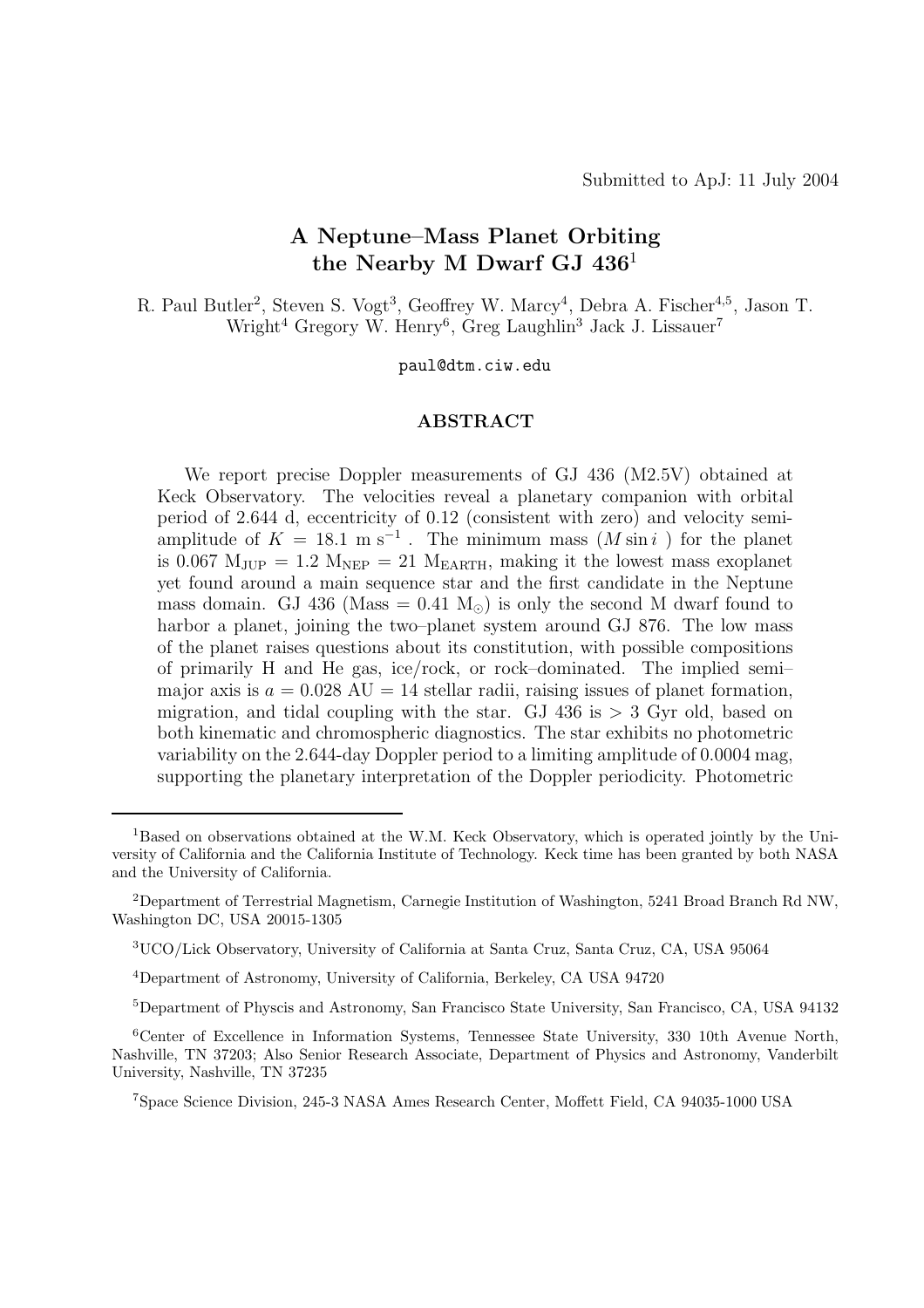transits of the planet across the star are ruled out for gas giant compositions and are also unlikely for solid compositions. As the third closest known planetary system, GJ 436 warrants follow–up observations by high resolution optical and IR imaging and by the Space Interferometry Mission.

*Subject headings:* planetary systems – stars: individual (GJ 436, HIP 57087, LHS 310)

# **1. Introduction**

To date, ∼135 extrasolar planets are securely known around nearby FGKM stars. All were discovered by the Doppler technique (see references within Butler et al. (2002) and Mayor and Santos  $(2003)^8$ . The minimum masses span the range from 0.1 M<sub>JUP</sub> to above 13 MJUP, merging into the "brown dwarf" domain. The distribution of planet masses rises steeply toward the lowest detectable masses with a power law dependence,  $dN/dM \propto M^{-1.3}$ (Marcy & Butler 2000; Marcy et al. 2004a), even after correction for the unknown orbital inclination (Jorissen, Mayor & Udry 2001). Two of the domains that remain relatively unexplored are the distribution of planet masses below  $1 \text{ M}_{\text{SAT}}$  and the occurrence of planets in general for low mass stars.

The distribution of masses of planets below that of Saturn remains poorly constrained because of the difficulty in their detection, demanding Doppler precision of 3 m s<sup> $-1$ </sup> or better. Prior to the discovery reported herein, eight known exoplanets had  $M \sin i$  below 1  $M<sub>SAT</sub>$ , namely those orbiting HD 16141 and HD 46375 (Marcy et al. 2000), HD 16874 (Pepe et al. 2002), HD 76700 (Tinney et al. 2003), HD 49674 (Butler et al. 2003), HD 3651 (Fischer et al. 2003), 55 Cnc (planet "c", Marcy et al. 2002) and HD 99492 (Marcy et al. 2004b). HD 46375 and HD 99492 have the lowest known minimum masses, both having  $M \sin i =$ 0.11  $M_{JUP} = 0.3 M_{SAT}$ . Two sub-saturn candidates reside in distinctly eccentric orbits, namely HD 16141 ( $P=75$  days,  $e=0.18$ ) and HD 3651 ( $P=62.2$  d,  $e=0.64$ ), suggesting that whatever mechanism pumps eccentricities in exoplanets, it acts on planets of sub-Saturn mass as well as on planets of  $\sim 10$  M<sub>JUP</sub>.

Only one planetary system was previously known around an M dwarf, GJ 876 with its two planets (Marcy et al. 2001). The total number of M dwarfs being surveyed by precise Doppler measurements is roughly 200 (Wright et al. 2004, Mayor & Santos 2003, Kurster et al. 2003, Endl et al. 2003). The solitary planetary system (GJ 876) known around M dwarfs implies that the occurrence rate of planets having masses greater than  $1 \text{ M}_{JUP}$  and orbiting with periods,  $P < 3$  yr (a < 1.5 AU), is only ~0.5 %. In contrast, the occurrence rate of analogous planets around F & G–type main sequence stars is ∼5% (Mayor & Santos 2003; Marcy et al. 2004a) for such orbital periods. Thus, the occurrence rate of Jupiter–mass

<sup>8</sup>References to published papers and updates on orbital parameters can be found at http://exoplanets.org/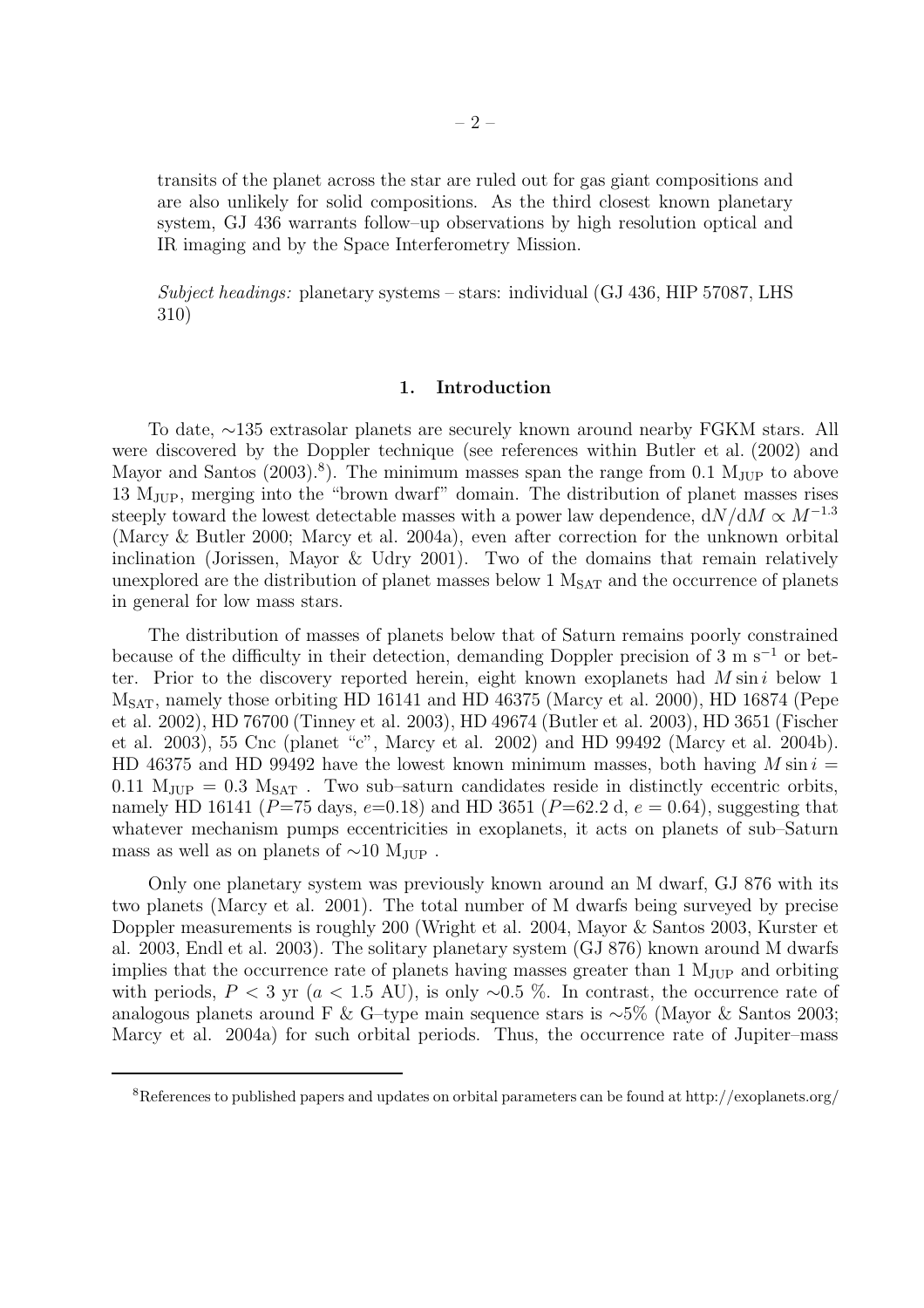planets around M dwarfs having masses,  $M=0.3-0.5$  M<sub> $\odot$ </sub> is roughly an order of magnitude lower than that around F & G main sequence stars with  $M=0.8\text{--}1.2~\text{M}_\odot$  .

Obviously, this approximate estimate of the occurrence of jupiters as a function of stellar mass suffers both from selection effects and from small numbers. The faintness of M dwarfs makes Doppler measurements more difficult. Nonetheless, planets of Jupiter–mass would make a Doppler signature of at least 20 m s<sup>-1</sup> for orbits within 2 AU, rendering them easily detectable. Thus, the decline in planet occurrence with smaller stellar mass has statistical integrity, although the data are insufficient to establish an accurate relationship.

The diversity of planetary systems, including their observed masses and orbits, almost certainly stems from formation processes in protoplanetary disks (see for example, Lissauer 1995; Levison, Lissauer, & Duncan, 1998; Alibert, Mordasini, & Benz 2004). Young, low mass stars may be surrounded by protoplanetary disks that have lower mass and lower surface mass density than those surrounding young solar mass stars (T Tauri stars). If so, the formation of Jupiter–mass planets may be inhibited at all orbital radii (Laughlin, Bodenheimer, Adams 2004). Thus, low mass planets of Neptune–Saturn mass may be as common around M dwarfs as Jupiter–mass planets are around solar mass stars. Alternatively, gas accretion may operate so much less efficiently, or the lifetime of the gas may be so short, in low mass protoplanetary disks that predominantly rock–ice cores form only, with few gas giants forming.

More M dwarfs should be surveyed to establish the dependences of planet properties on stellar mass, especially at detection thresholds of sub–Saturn masses. Here, we report the detection of a planet with the lowest  $M \sin i$  yet found, orbiting an M dwarf.

### **2. Properties of GJ 436**

### **2.1. Mass and Age**

GJ 436 (HIP 57087, LHS 310) is an M2.5V star with  $V = 10.67$ , B-V = 1.52 and a parallax of 97.73 mas ( $d = 10.23$  pc) with an uncertainty of 3% from Hipparcos (ESA 1997) implying an absolute visual magnitude,  $M_V= 10.63$ , consistent with typical field M dwarfs of its spectral type residing on the main sequence.

Its mass may be estimated from various empirical mass–luminosity calibrations and theoretical models for M dwarfs. The empirical relation between stellar mass and  $M_V$  from Henry & McCarthy (1993) suggests that  $M_{\star} = 0.42 \pm 0.05$  M<sub>o</sub>, where the uncertainty stems from the standard deviation of the observed scatter in the stars of measured mass at a given  $M_V$ . Benedict et al. (2001) provide an updated mass-luminosity relation which agrees well with that from Henry & McCarthy. Delfosse et al. (2000) use their newly discovered M dwarf binaries, the calibration from which yields a mass for GJ 436 of  $0.40 \pm 0.05$  M<sub>o</sub>, in good agreement with that of Henry & McCarthy. Theoretical models from Baraffe et al. (1998) for solar metallicity,  $[M/H] = 0.0$ , predict a mass of 0.40  $M_{\odot}$  for GJ 436. Their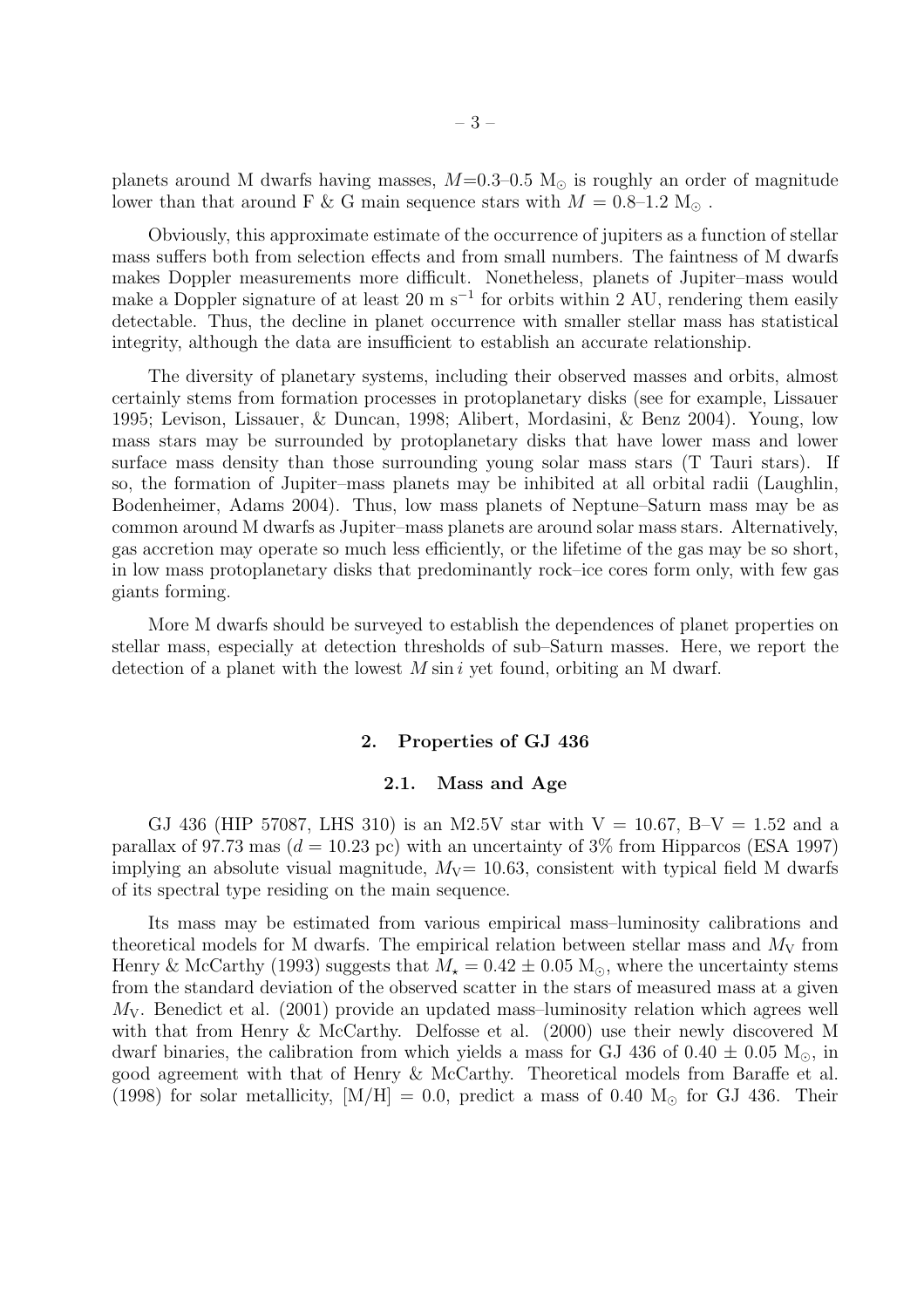models suggest that if the star were metal–rich,  $[M/H] = +0.25$ , the implied mass would be higher by approximately  $0.05 M_{\odot}$ , constituting a plausible systematic error due to the unknown metallicity of the star. The models of Siess et al. (2000) suggest a mass of 0.35  $M_{\odot}$ , somewhat less than that from the empirical relation. Here we adopt the simple average of the two empirical estimates from Henry & McCarthy (1993) and from Delfosse et al. (2000) for GJ 436 yielding  $M=0.41 \pm 0.05$  M<sub>o</sub>.

The age of GJ 436 may be constrained by various diagnostics. Leggett (1992) reports Galactic UVW velocities of  $+45.3, -20.0, +17.9$  km s<sup>-1</sup>, in agreement with Reid, Hawley, & Gizis (1995) who give  $+44$ ,  $-20$ ,  $+20$ . These velocities render the star a member of the "old disk" population. Indeed, for M dwarfs fainter than  $V = 10$ , there remains a kinematic bias toward identification of older, metal–poor stars and subsequent inclusion in catalogs (Reid, Hawley, Gizis 1995; Carney, Latham & Laird 1990). Its UVW velocity components suggest that GJ 436 has an age of at least 2 Gyr and probably has a metal abundance not much greater than solar. Furthermore, GJ 436 is not a flare star nor does it exhibit particularly strong chromospheric emission at Ca II H & K (Figure 1) for an M dwarf of its spectral type. It shows no emission at the Balmer lines in our high resolution spectra. This low chromospheric activity is consistent with a star middle-aged or older, placing the age likely greater than 3 Gyr consistent with the kinematics. We measured the rotational line broadening to be,  $v \sin i < 3 \text{ km s}^{-1}$  (§5). Also, GJ 436 is photometrically constant at millimag levels (see §6), indicating that spots and magnetic fields are weak, consistent with an age greater than 3 Gyr.

### **2.2. Velocity Jitter and Ca II H&K**

The photospheric velocity jitter of GJ 436 may be estimated from the ∼30 other M dwarfs on our Keck planet–search program that have similar stellar properties, namely B-V between 1.4 and 1.6, similar  $M_V$ , and similar Ca II H & K emission, as described by Wright et al. (2004), and have been observed at least 10 times over 4 or more years. In brief, the ∼ 30 M dwarfs of similar spectral type,  $M_V$ , and  $R'_{HK}$  are deemed comparison stars. For each of them the RMS of their velocity measurements is determined and the internal velocity error is subtracted in quadrature. The remaining velocity scatter represents the variance of our velocities caused by all sources excluding photon–limited errors. A minority of our comparison M dwarfs may have unseen companions which would raise the velocity RMS above that caused simply by photospheric jitter. Thus, Wright et al. determine the median value (instead of the mean) of those RMS values for the comparison stars, to suppress the effect of companions. The resulting median of the RMS values is found to be  $3.3 \text{ m s}^{-1}$ , with a standard deviation of 2.1 m s<sup>-1</sup> about that median. This estimated jitter of 3.3  $m s^{-1}$  is presumably due to convective overshoot, spots, flares, oscillations, and other non– uniformities on the rotating stellar surface. However, this jitter estimate, by its empirical construction, also includes errors caused by any instrumental and software inadequacies, as well as by low mass planets, that cause variations in our actual velocity measurements.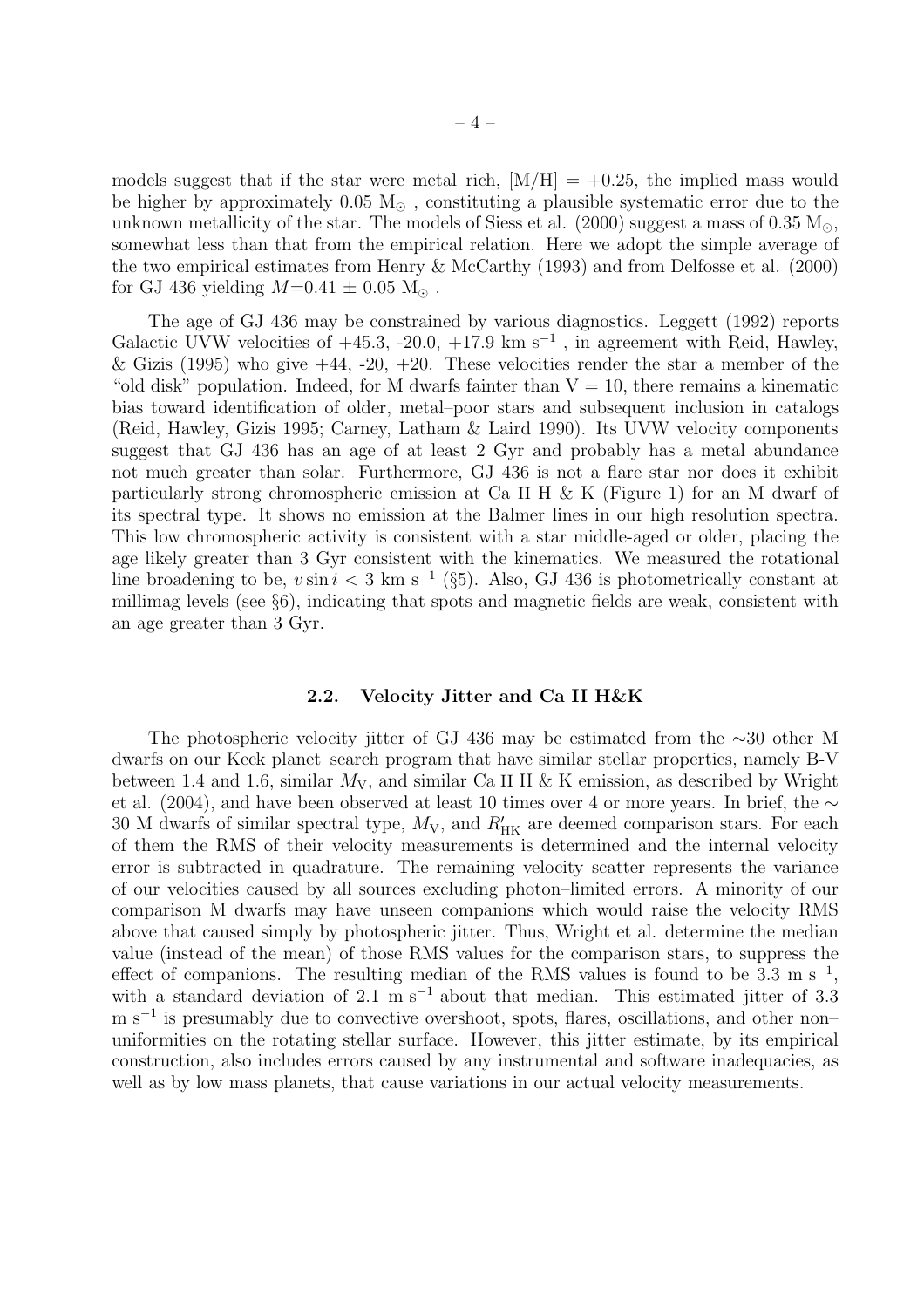Endl et al. (2003) obtained 17 radial velocity measurements of GJ 436 using the Hobby– Eberly Telescope during 394 days. Those velocities exhibited an RMS of 20.6 m s<sup>-1</sup>, constituting an excess velocity variability above errors. Their search for periodicities did not a reveal significant signal. Endl et al. (2003) considered carefully the possibility that jitter was the cause of the excess velocity scatter. They note that its stellar magnetic activity level and X–ray luminosity  $(L_X = 0.6 \times 10^{27} \text{ergs} - \text{s}^{-1})$  are modest and similar to other quiet, old M dwarfs (such as GJ 411) that show a velocity RMS of less than 10 m s<sup>-1</sup>, suggesting that the jitter of GJ 436 should be similarly smaller than 10 m s<sup> $-1$ </sup>. Our analysis similarly finds that GJ 436 is only modestly active, consistent with jitter of  $\sim 3$  m s<sup>-1</sup>. Thus, it is quite possible that some of the excess velocity scatter noted by Endl et al. (2003) was caused by the planet we detect here. Our velocities (presented in Table 1) are not inconsistent with the results plotted for GL 436 in Figure 6 of Endl et al. within their error bars of 12–19 m s−<sup>1</sup>.

The chromospheric emission at the Ca II K line in GJ 436 is shown in Figure 1 along with the same line in four comparison M dwarfs with similar B-V and V magnitude. We measure emission at both the Ca II H & K lines and find an average value from 2000 to 2004 of  $S_{HK}$  = 0.726 for GJ 436 (Wright et al. 2004) on the Mount Wilson scale (Baliunas et al. 1995). The apparent strong emission in Figure 1 is deceptively striking because of the weak UV continua of low temperature dwarfs. Indeed, the ratio of Ca II H  $\&$  K flux to the bolometric flux of the star is only  $\log R'_{HK} = -5.22$  representative of the most chromospherically inactive stars. However, the precise values of  $R'_{HK}$  for M dwarfs remain difficult to measure and carry uncertainties of ∼ 20% due to the poor calibration of UV continuum fluxes as a function of B-V for such low mass stars (Wright et al. 2004).

In Figure 1 we show the Ca II K emission from GJ 436 and four comparison stars with similar B-V. For dwarf stars of spectral type <sup>∼</sup>M2.5, a chromospheric Mt. Wilson <sup>S</sup> value of 0.5–1.3 is typical, showing that emission from the chromospheric gas at ∼10,000 K competes easily with the faint UV continuum of these cool dwarfs. The comparison stars have chromospheric emission bracketing that of GJ 436, rendering them useful comparison stars for estimating photospheric jitter and velocity errors. The velocity scatter of the comparison stars range from 2.32 and 4.65 m s<sup>-1</sup> over the past 4 to 6 years, as shown in Figure 2. A total of 32 program stars are fainter then  $V = 10$  with B-V between 1.4 and 1.6 and have at least 10 observations spanning 4 years. The median velocity RMS of these 32 stars is 6.7 m s<sup>-1</sup>, including GJ 436 and other as yet unknown planet bearing stars. The four comparison stars shown in Figures 1 & 2, along with the other M1.5–M3 dwarfs of modest chromospheric activity on our planet–search program, show that the *combined* velocity jitter and velocity errors for these middle-aged M1.5 – M3 dwarfs having V > 10, is  $\sim 5 \text{ m s}^{-1}$ .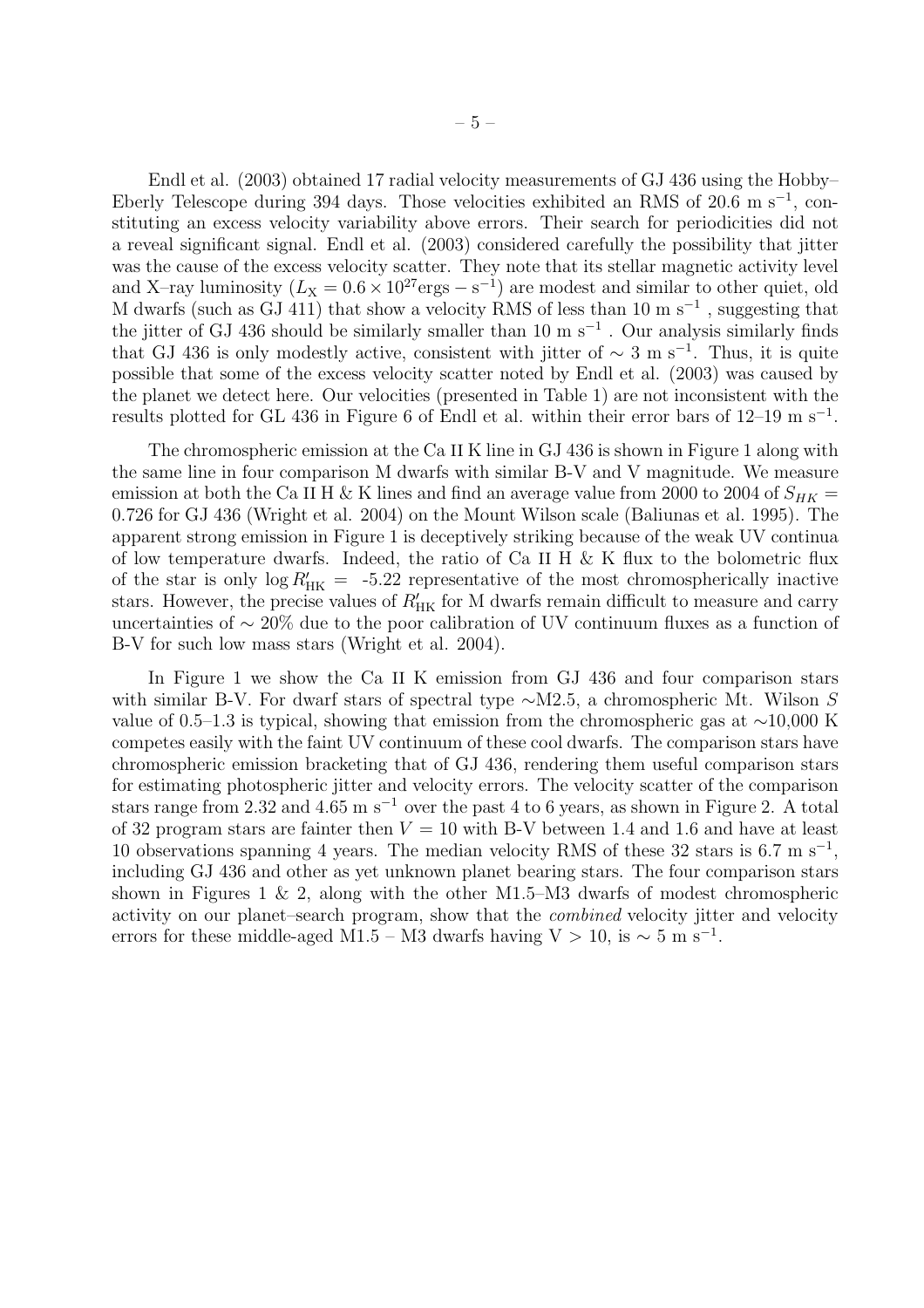#### **3. Doppler–Shift Measurements**

#### **3.1. Stellar Sample and Doppler Technique**

We have been monitoring the radial velocities of 150 M dwarfs at the Keck 1 telescope for the past 4 years. Most were drawn from the Hipparcos catalog (ESA 1997), with supporting stellar information taken from Reid, Hawley & Gizis (1995). The sample comprises a complete sample of isolated M dwarfs (separation greater than 2 arcsec from any companion) accessible to Keck within 9 pc that are brighter than  $V = 11$ . The magnitude threshold favors selection of early–type M dwarfs, M0–M5, causing exclusion of dwarfs later than M5. A few of the 150 M dwarfs are fainter than  $V = 11$  and a few are farther than 9 pc. Our complete sample of M dwarfs has been monitored for the past  $3 - 7$  years and is listed by Wright et al. (2004). For M dwarfs having magnitudes,  $V = 8 - 12$ , the typical exposure times are 4–8 minutes yielding a S/N ratio per pixel in the spectra of 300–75, respectively. The resulting radial velocity measurements have an internal precision of  $2-8$  m s<sup>-1</sup>, based on the agreement (uncertainty in the mean) of the  $\sim 400$  spectral intervals of 2 Å.

We measure Doppler shifts by placing an Iodine absorption cell (Marcy & Butler 1992) near the focal plane of the telescope centered on the optical axis, to superimpose iodine lines on the stellar spectrum, providing a wavelength calibration and proxy for the point spread function (PSF) of the spectrometer (Valenti et al. 1995). The temperature of the cell is controlled to  $50.0 \pm 0.1$  C and the pyrex Iodine cell is sealed so that the column density of iodine remains constant (Butler et al. 1996). The Keck Iodine cell was not altered during the entire duration of the project, preserving the zero–point of the velocity measurements despite any changes to the optics of the HIRES spectrometer. The HIRES spectrometer is operated with a resolution R  $\approx 70000$  and wavelength range of 3700 – 6200 Å (Vogt et al. 1994) though only the region  $4950 - 6000$  Å (with iodine lines) was used in the Doppler analysis. The Doppler shifts from the spectra are determined with the spectral synthesis technique described by Butler et al. (1996).

Representative sets of velocity measurements for 4 stars with similar B–V and V magnitude are shown in Figure 2. These four stars bracket GJ 436 in both apparent brightness and chromospheric activity. The four comparison stars exhibit RMS velocity ranging from 2.32 to 4.65 m s<sup>-1</sup>, representing the bottom line in the error budget, including errors from limited photons, any instrumental effects, Doppler analysis errors, and astrophysical jitter effects for such stars.

#### **3.2. Velocities of GJ 436**

We obtained 42 high resolution spectra of GJ 436 at the Keck 1 telescope with the HIRES echelle spectrometer (Vogt et al. 1994) during the 4.5–year period, Jan 2000 to July  $2004$  (JD =  $2451552.1 - 2453196.8$ ). The times of observation, velocities, and uncertainties are listed in Table 1. The exposure times were  $8 - 10$  minutes, yielding  $S/N \approx 150$  and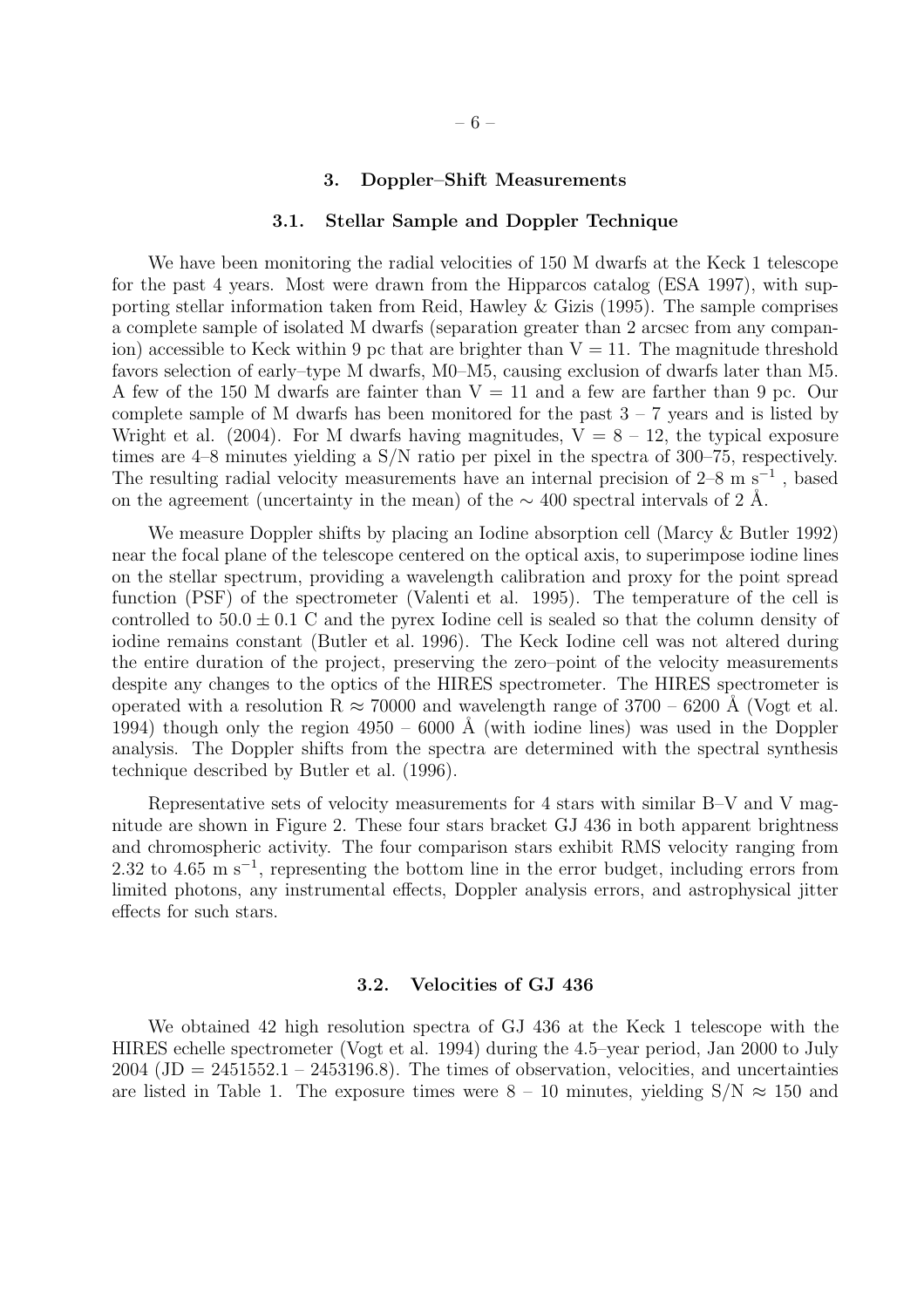resulting in an uncertainty in the radial velocity of 4.4 m s<sup> $-1$ </sup> (median) per exposure. Starting on 29 July 2003 (JD = 2452849), we noticed an apparent periodicity of 2.64 d in our extant velocities. During the ensuing year of observations, as we tested the existence of the prospective planet, we usually obtained three consecutive exposures within a night to reduce the photon–limited errors by  $\sqrt{3}$  to ~ 3 m s<sup>-1</sup>. We suspect that inadequacies in our current deconvolution algorithm result in another 2 m s<sup>-1</sup> of stochastic error caused by accentuated noise in our deconvolved spectrum. Refinement of our deconvolution algorithm for M dwarfs is in progress.

Figure 3 shows the measured velocities vs. time for GJ 436, with each point representing the binned velocities in intervals of 2 hours for clarity. The internal velocity uncertainty was typically 4.4 m s<sup> $-1$ </sup>(median) as gauged from the uncertainty in the mean of the 400 spectral chunks separately analyzed in the Doppler analysis. This Doppler uncertainty is similar to that of the comparison M dwarfs of similar V magnitude (Figure 2). The recently obtained multiple exposures which were binned to final velocity measurements from 2003.9 to the present, have uncertainties of only  $\sim 3$ –4 m s<sup>-1</sup>, benefitting from the greater number of photons collected.

The velocities for GJ 436 exhibit an RMS of 13.3 m s<sup>-1</sup>. This scatter is much greater than the internal errors of 4.7 m s<sup>−1</sup> that stem from the uncertainty in the mean of the 400 spectral chunks that are separately analyzed for their Doppler shifts. The expected jitter is only 3.3 m s−<sup>1</sup> based on comparable M dwarfs, as discussed in section 2.2. One may compute the probability that the scatter would be as large or larger than 13.3 m s<sup>−1</sup> due to chance fluctuations of the known doppler errors and jitter, added in quadrature. We adopt here the quadrature sum of internal Doppler error for each measurement and the expected jitter of 3.3 m s<sup>-1</sup>, as the effective noise. We fit a straight line to the velocities and examine the reduced  $\chi^2$  for the residuals, adopting this effective noise as the uncertainty per measurement in the calculation of  $\chi^2$ . The resulting reduced  $\sqrt{\chi_{\nu}^2} = 2.57$  which has a probability of occurrence by chance of less than 0.001. Thus the velocity scatter in GJ 436 is larger than can be understood by known sources of errors and photospheric jitter.

## **4. Orbital Analysis**

A periodogram of the entire set of Keck velocities for GJ 436 is shown in Figure 4. A strong peak resides at a period of 2.643 d. The the false alarm probability associated with this peak is  $FAP < 10^{-3}$  based on both the analytical assessment of the number of independent frequencies (Gilliland and Baliunas 1987) and by Monte Carlo realizations in which the velocities are scrambled and power spectra recomputed at the scrambled velocities. The window function produces peaks that surround the peak at 2.64 d, but they are not statistically significant.

We have fit the velocities for GJ 436 with a Keplerian model including a floating linear velocity trend, as shown in Figure 5. The fit yields an orbital period,  $P = 2.6441$  d, velocity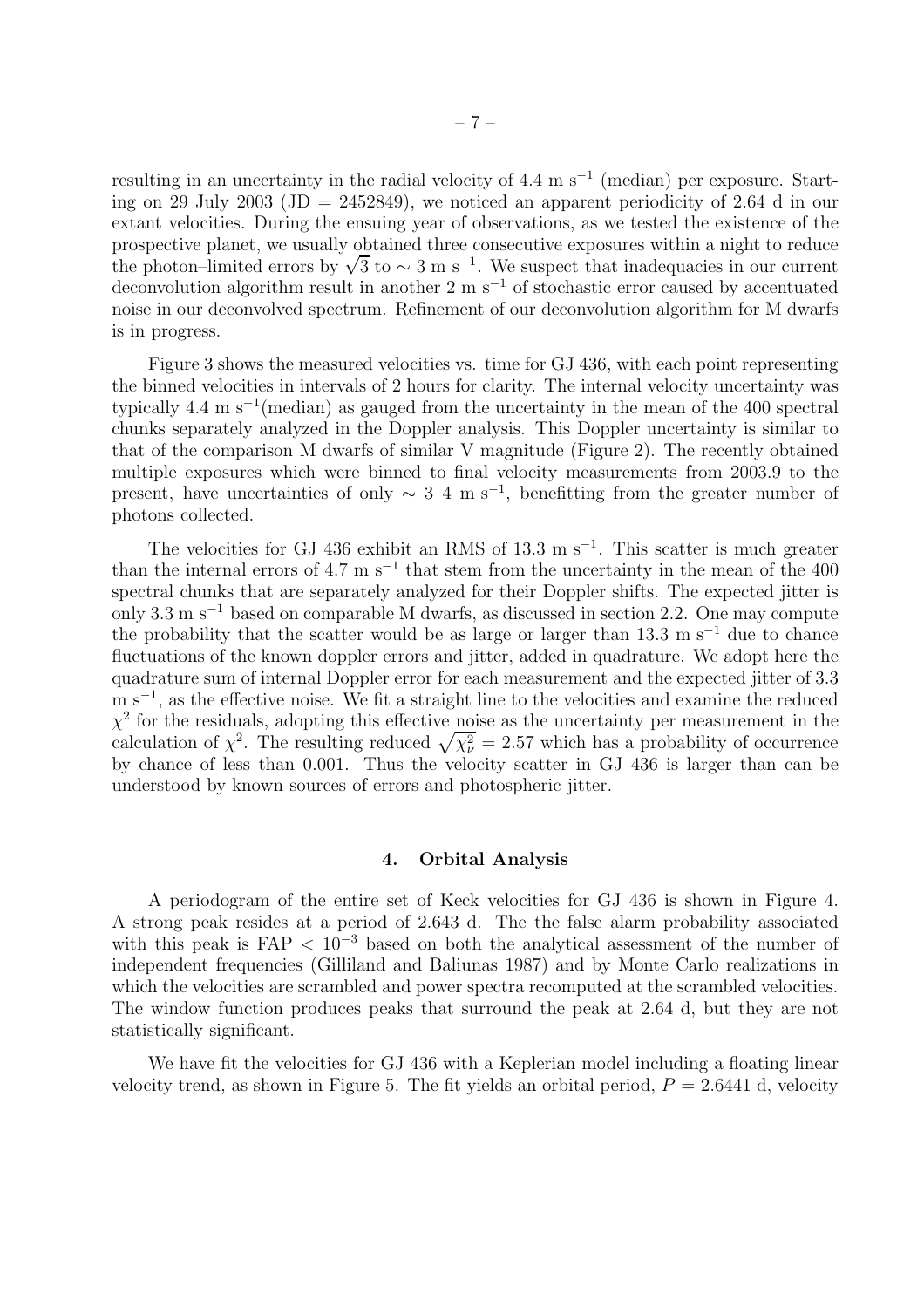semi-amplitude  $K = 18.1 \pm 1.2 \text{ m s}^{-1}$ , and an eccentricity of  $e = 0.12$ . All orbital parameters are listed in Table 2. Adopting the stellar mass of 0.41  $M_{\odot}$  (§2.1) implies a minimum mass for the orbiting companion of  $M \sin i = 0.067 \text{ M}_{\text{JUP}}$  and a semi-major axis of 0.0278 AU. The linear velocity trend has slope of  $2.7 \pm 1.5$  m s<sup>-1</sup> per year, implying the possible existence of a more distant companion, but still only marginally credible.

The uncertainties in Table 2 are based on Monte Carlo realizations of the data. The best–fit radial velocity curve is subtracted from the original velocities and the residuals are adopted as representative of the amplitude and distribution of velocity noise from all sources, including velocity errors and photospheric jitter. The residuals are permuted and added back to the best-fit radial velocity curve, leaving the times of observation the same. This approach yields many realizations of the set of velocity measurements of the best–fit planet, assuming that the noise distribution is as exhibited by the residuals. A Gaussian distribution of errors was not assumed (but such a simplification yields similar values for the uncertainties in the orbital parameters). Each realization was fit with a Keplerian model, allowing calculation of the standard deviation of each orbital parameter. These are adopted as the  $1-\sigma$  uncertainties, as listed in Table 2. Note that these quoted uncertainties do not incorporate the uncertainty in the massof the star itself.

The Keplerian fit yields residuals with a standard deviation of 5.26 m s<sup>-1</sup>, consistent with the expected errors and the RMS for the comparison M dwarfs (Figure 2). Similarly, the fit yields  $\sqrt{\chi_{\nu}^2}$  = 1.00, indicating that the Keplerian model from a single planet is adequate to explain the velocities. The eccentricity of  $0.12 \pm 0.06$  is nearly consistent with a circular orbit. Tidal coupling is expected for such a close planet, with an especially short circularization time scale if the planet is partially solid.

We attempted fits to the velocities using the simplest model, notably one with an assumed circular orbit and no allowed velocity trend. Such models have only three free parameters and the best–fit circular orbit model is shown in Figure 6. The resulting best–fit circular orbit has  $P = 2.644$  d,  $K = 14.0$  m s<sup>-1</sup>, and M sin  $i = 0.052$  M<sub>JUP</sub>, implying a mass slightly smaller than that found in the eccentric–orbit model with a trend. The circular orbit model (no trend) yielded residuals with RMS = 6.8 m s<sup>-1</sup> and  $\sqrt{\chi_{\nu}^2}$  = 1.25, both somewhat larger than those found from the eccentric model, but not a large enough difference to rule it out. We then fit the velocities with a Keplerian having non–zero eccentricity, but no trend, which yielded  $\chi^2_{\nu} = 1.20$  and  $e = 0.11$ . Finally, we fit the velocities with a circular orbit, but leaving the trend floating, which yielded RMS = 6.19 m s<sup>-1</sup> and  $\chi^2_{\nu}$  = 1.15, and gave  $M \sin i = 0.052$  M<sub>JUP</sub>. This model consisting of a circular orbit with floating trend reduces  $\chi^2_{\nu}$  to a level that is near enough that achieved with the eccentricity allowed to float that we cannot rule out a circular orbit. Thus, a circular orbit remains plausible and implies a lower planet mass,  $M \sin i = 16.5 \text{ M}_{\text{Earth}}$ .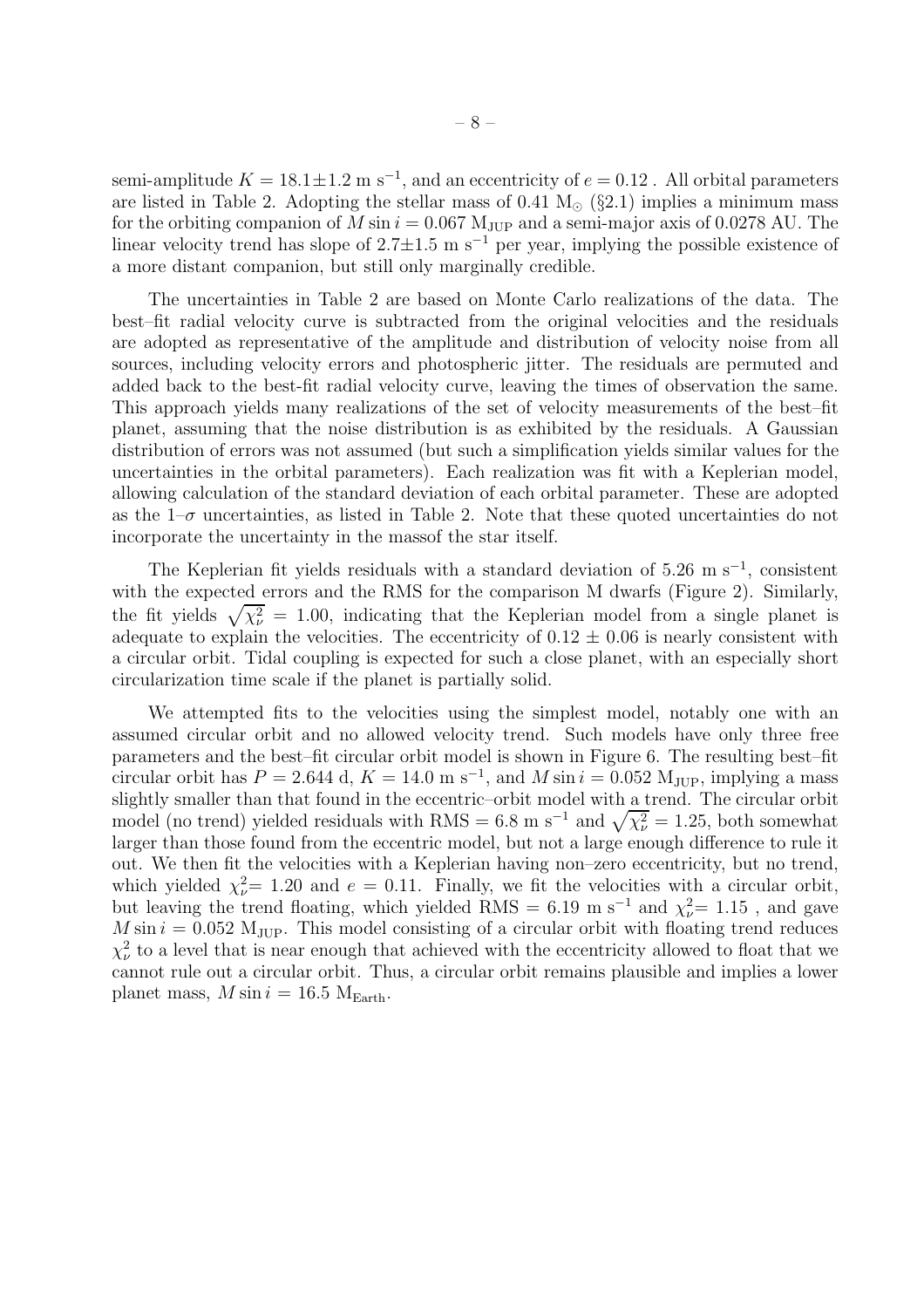### **5. False Alarm Probability**

The Keplerian fit to the velocities yields an acceptable value of  $\chi^2_{\nu} = 1.03$  when including a velocity trend, and yields nearly as acceptable a value,  $\chi^2_{\nu} = 1.23$ , when carrying out a fit with only a circular orbit and no trend. Nonetheless, one might be concerned that the plethora of possible orbits of short periods, less than ∼10 d, might permit random fluctuations to yield such low values of  $\chi^2$  by chance.

We tested the hypothesis that the velocities are merely uncorrelated noise such that the Keplerian fit yields a low  $\chi^2$  due merely to fluctuations of that noise. We have carried out two tests of this null hypothesis, one using the F–statistic and the other with Monte Carlo simulations of scrambled velocities. The F–Test is described by Ford (2004), Cumming (2004) and Marcy et al. (2004b). The improvement in  $\chi^2$  between a model that assumes no planet and one that includes a Keplerian orbit,  $\Delta \chi^2$ , can be assessed for the probability that such improvement would occur by chance fluctuations. We form the ratio  $\Delta \chi^2 / \chi^2_{\nu}$ which follows the F distribution (Bevington & Robinson 2002, Cumming 2004) and permits assessment of the probability that this ratio departs from 0.0 due to fluctuations alone. That probability corresponds to the false alarm probability (FAP) for the best–fit Keplerian model. Each independent frequency (1 / orbital period) can harbor such fluctuations. We therefore determine the number of independent frequencies (periods) by constructing an interval between them such that a phase difference of one full cycle accrues during the entire time series (Cumming 2004). This F–Test is essentially identical to the computation of FAP from a periodogram analysis. In our test, however, a Keplerian model, rather than a sinusoid, is compared to the no–planet model. We applied this test to GJ 436. We find that the probability that  $\chi^2_{\nu}$  improved due to mere fluctuations of noise from 2.57 (no planet) to 1.03 (Keplerian plus trend) is less than  $1\times10^{-5}$ . We thus find it unlikely that noise fluctuations can account for the low  $\chi^2_{\nu}$  found from the Keplerian model.

The F–Test cannot properly account for the non–uniform sampling of the velocities nor the non–Gaussian nature of the velocity errors. Therefore, we have carried out another test of FAP that involves scrambling the velocities, as if they were uncorrelated noise, and recomputing a Keplerian fit for each scrambled realization of the data. In this way, we determine the distribution of  $\chi^2$  that is expected if the velocities were simply uncorrelated noise.

We scrambled the velocities, keeping the times of observation the same. For each of 1000 realizations, we searched for the best–fit Keplerian model and recorded its associated value of  $\chi^2$ . The resulting histogram of  $\sqrt{\chi^2_{\nu}}$  is shown in Figure 7 and shows the distribution expected if the measured velocities were simply uncorrelated noise. The distribution peaks at  $\sqrt{\chi_{\nu}^2}$  = 2.05 with a width, FWHM = 0.3. None of the 1000 trials of scrambled velocities yielded a value of  $\sqrt{\chi_{\nu}^2}$  below the best–fit  $\sqrt{\chi_{\nu}^2}$  of 1.03 from the original velocities. Thus, if the measured velocities are simply noise, the probability is  $\langle 1/1000 \rangle$  that the value of  $\chi^2_{\nu}$  for the best–fit Keplerian orbit planet would be caused by chance fluctuations. Moreover the distribution of  $\sqrt{\chi_{\nu}^2}$  from scrambled velocities is so well separated from the value of  $\sqrt{\chi_{\nu}^2}$ from the original velocities (Figure 7), that the FAP is likely to be significantly less than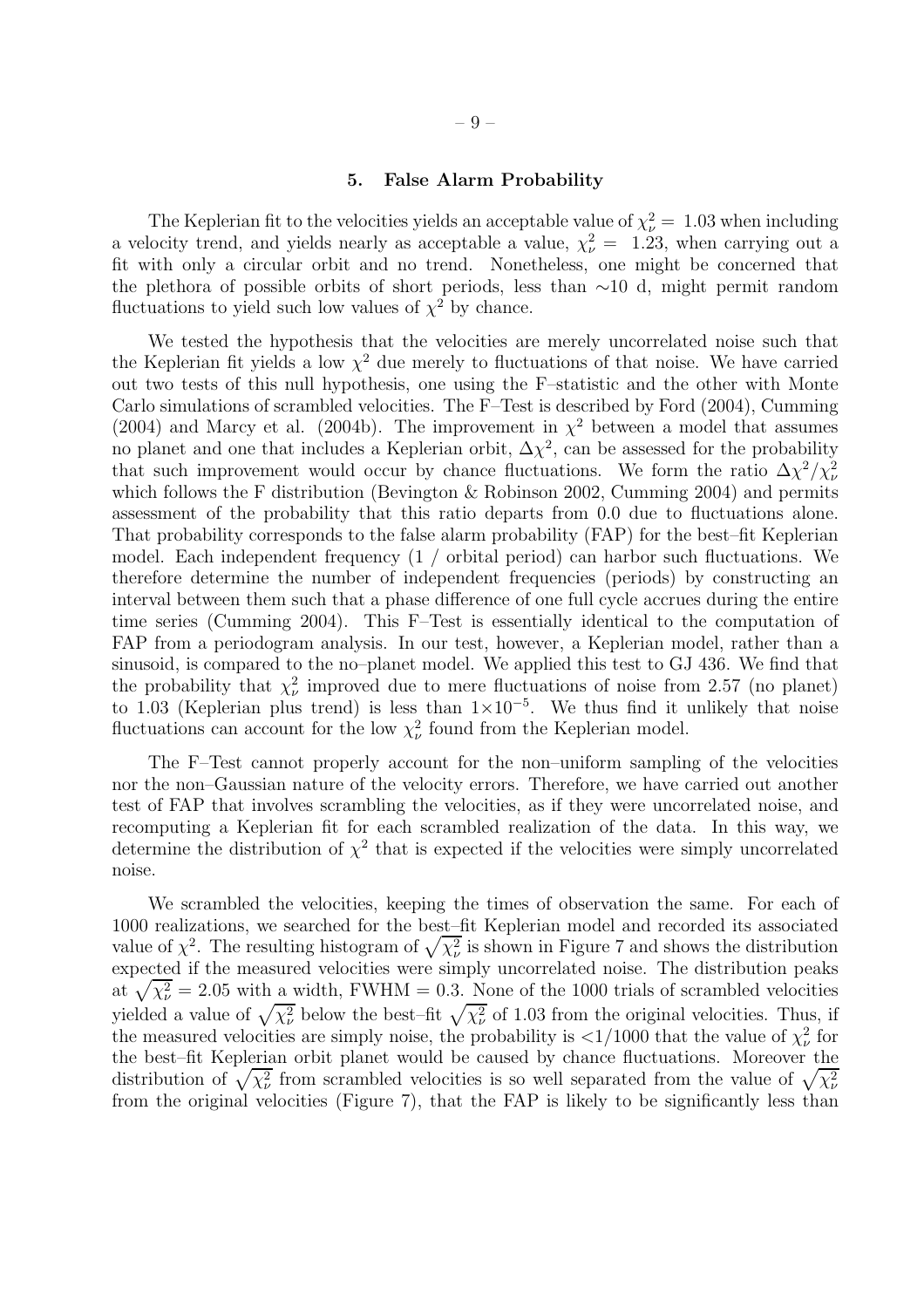0.001, consistent with the even lower FAP value found from the F–Test. This robust Monte Carlo analysis suggests directly that fluctuations in uncorrelated noise cannot account for the low  $\chi^2$  from the Keplerian fit. With a stellar sample of 150 M dwarfs on the Keck planet search, the probability is low that such chance fluctuations might arise in any one of the M dwarfs. Thus, the velocities appear inconsistent with the hypothesis that the high quality of the Keplerian fit stems merely from chance fluctuations.

We also considered that systematic errors might account for the velocity variations seen in GJ 436. We have computed periodograms from our velocity measurements of the other 150 M dwarfs obtained with HIRES during the past four years. None shows a periodicity anywhere near a period of 2.6 d with any amplitude close to the 18 m s<sup> $-1$ </sup> seen here. Thus, we see no evidence of any instrumental source of a 2.6–day periodicity. For the same reason, no other M dwarfs reveal any evidence of intrinsic *astrophysical* periodicities at that period. Similarly, the other 1100 FGK stars on our Keck planet–search program show no evidence of 2.6–day periodicities. Indeed, the shortest period planet found on this program is that of HD 46375 with a period of 3.02 d, rendering the 2.6–day period of GJ 436 clearly extraordinary in our Doppler planet survey.

One conceivable source of periodicity is the rotation of the star that could modify the spectrum due to any inhomogeneities on the stellar surface. However, we see no photometric periodicity in GJ 436 at periods near 2.64 d (Figure 8) at millimag levels. This lack of brightness variations suggests the absence of large spots and active regions distributed non– uniformly over the photosphere, with limits on the covering factor of under 1% . The star clearly has a chromosphere, as seen in the Ca II H & K emission (Figure 1), which is likely distributed in patches over magnetic regions. However, the Doppler information in optical spectra comes from the photosphere which apparently has uniform surface brightness, with fluctuations no more than  $1\%$  judging from the constant photometry.

If the 2.644–day Doppler period were the rotation period of star, the implied equatorial velocity would be 7.3 km s<sup>-1</sup> (by adopting a stellar radius of 0.38 R<sub>☉</sub>) (Chabrier & Baraffe 2000). Such a large equatorial velocity could be detectable in the rotational broadening of the absorption lines. We compared the widths of the lines in GJ 436 to those in a comparison star, GJ 411 which has Vsin  $i < 2$  km s<sup>-1</sup> (Chen and Marcy 1992). We find that the lines in GJ 436 are no broader than those in GJ 411, giving an upper limit of 3 km s<sup>-1</sup> on Vsin i. Thus the hypothesis that GJ 436 is rotating at nearly 7.3 km s<sup>-1</sup> appears to be unlikely. Stellar rotation seems unlikely to be the cause of the Doppler periodicity at  $P = 2.644$  d.

#### **6. Photometric Observations**

Queloz et al. (2001) and Paulson et al. (2004) have shown that photospheric features such as spots and plages on solar-type stars can result in low-amplitude, periodic radial velocity variations capable of mimicing the presence of a planetary companion. Therefore, precision photometric measurements are an important complement to Doppler observations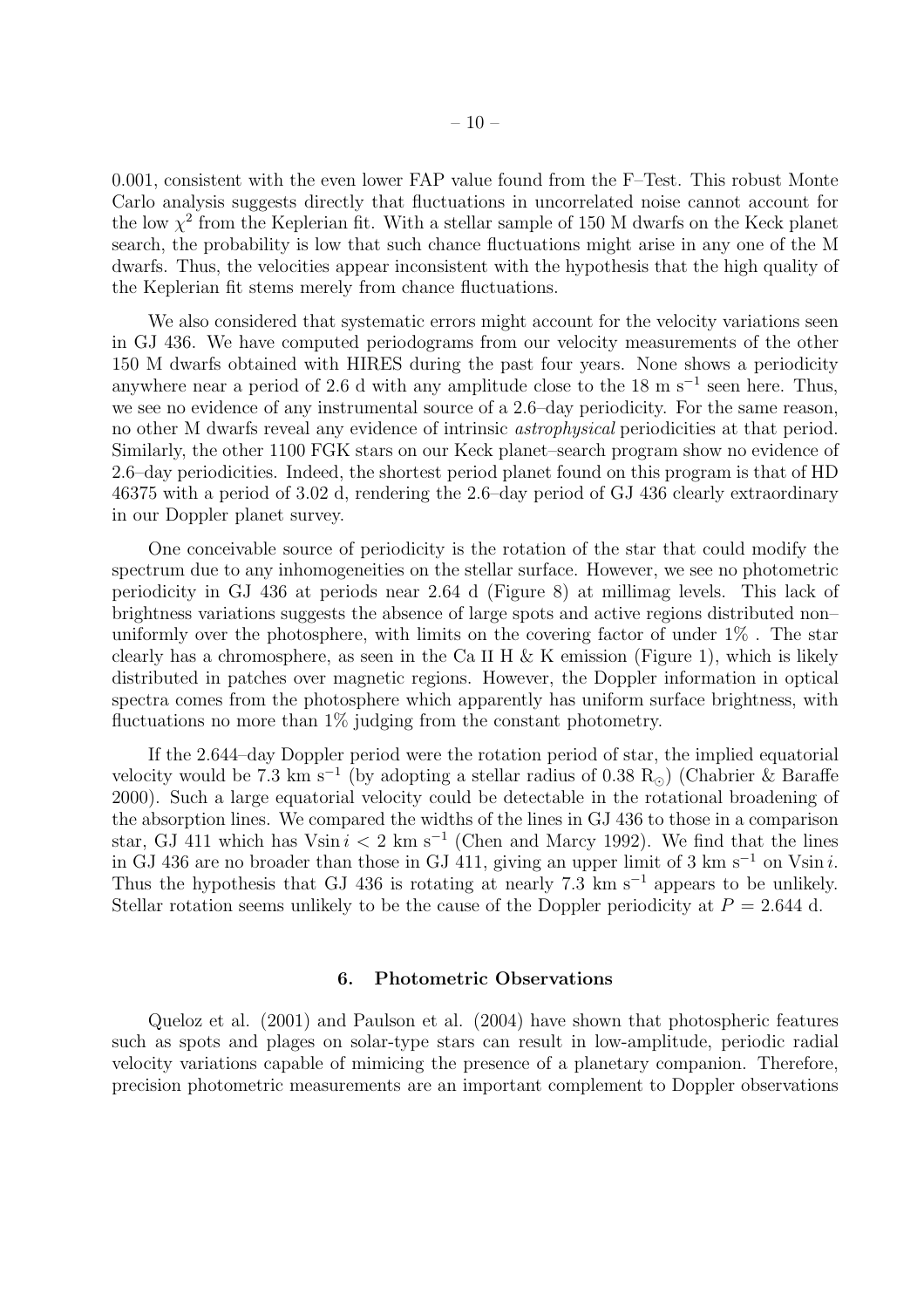and can help to establish whether the radial velocity variations are caused by stellar magnetic activity or planetary-reflex motion, e.g., Henry et al. (2000a). Photometric observations can also detect possible transits of the planetary companions and so allow the determination of their radii and true masses, e.g., Henry et al.(2000b).

We have observed GJ 436 with the T12 0.8 m automatic photometric telescope (APT) at Fairborn Observatory between 2003 November and 2004 June and obtained a total of 226 brightness measurements. The T12 APT is equipped with a two-channel precision photometer employing two EMI 9124QB bi-alkali photomultiplier tubes to make simultaneous measurements in the Strömgren  $b$  and  $y$  passbands. The APT measures the difference in brightness between a program star and a nearby constant comparison star with a typical precision of 0.0015 mag for bright stars  $(V < 8.0)$ . For GJ 436, we used the comparison star HD 102555 ( $V = 7.24, B - V = 0.39, F2$ ), which was shown to be constant to 0.002 mag or better by comparison with the second comparison star HD 103676 ( $V = 6.79$ ,  $B - V =$ 0.38, F2). We reduced our Strömgren b and y differential magnitudes with nightly extinction coefficients and transformed them to the Strömgren system with yearly mean transformation coefficients. Further information on the telescope, photometer, observing procedures, and data reduction techniques employed with the T12 APT can be found in Henry (1999) and in Eaton, Henry, & Fekel (2003).

The 226 combined  $(b + y)/2$  differential magnitudes of GJ 436 are plotted in the top panel of Figure 8. The observations are phased with the planetary orbital period and a time of inferior conjunction, computed from the orbital elements in Table 2. The standard deviation of the observations from the mean brightness level is 0.0043 mag, larger than the typical 0.0015 mag precision with the T12 APT, because GJ 436, at  $V = 10.67$ , is much fainter than the typical star observed with this telescope. By averaging the Strömgren  $b$  and y observations into a single passband, we gained a factor of square root 2 in our precision, improving our sensitivity to any intrinsic stellar variability. Period analysis does not reveal any periodicity between 1 and 100 days. A least-squares sine fit of the observations phased to the radial velocity period gives a semi-amplitude of  $0.00044 \pm 0.00037$  mag. Thus starspots are unlikely to be the cause of the velocity periodicity. If the star were pulsating with a velocity amplitude of 18 m s<sup>-1</sup>, the difference between its minimum and maximum radius would be 1300 km, yielding a fractional change in disk size of 0.005. Thus, the observed very low limit to possible photometric variability supports planetary-reflex motion as the cause of the radial velocity variations. Note that even if the planet were as large as Jupiter, it would intercept only  $3\times10^{-4}$  of the star's radiation.

The observations near phase 0.0 are replotted with an expanded abscissa in the bottom panel of Figure 8. The solid curve in each of the two panels approximates the predicted transit light curve assuming a planetary orbital inclination of 90◦ (central transits). The out-of-transit light level corresponds to the mean brightness of the observations. The transit duration is calculated from the orbital elements. Four different transit depths are estimated from an assumed stellar radius of 0.41  $R_{\odot}$ , a planetary mass of 1.2  $M_{NEP}$ , and planetary radii of 0.5, 0.35, 0.31, and 0.24  $R_{JUP}$ , corresponding to planetary models of a gas giant without a core, a gas giant with a core, an ice/rock planet, and a planet composed of pure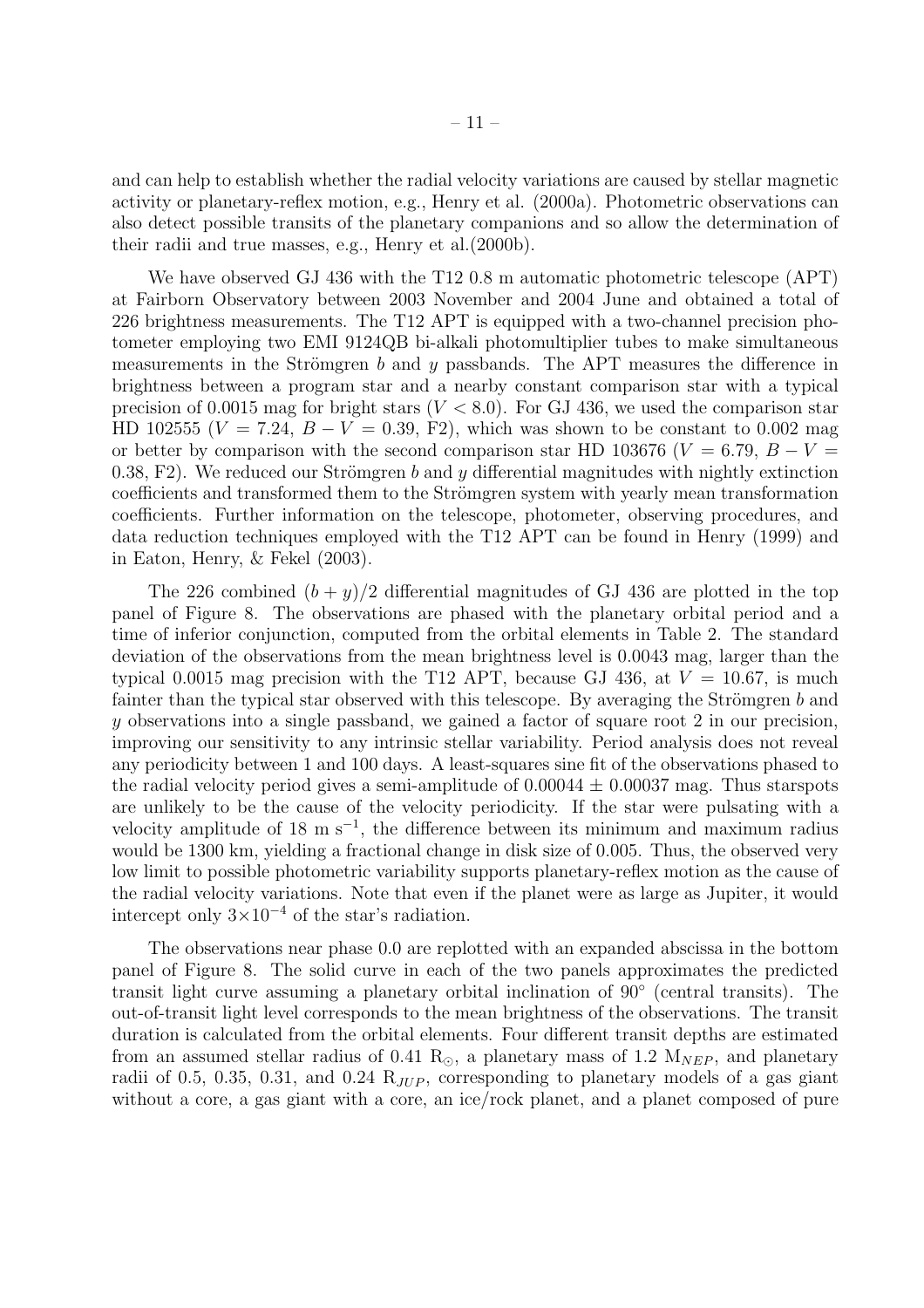iron, respectively. The horizontal bar below the predicted transit window in the bottom panel represents the approximate uncertainty in the time of mid transit, based on Monte Carlo simulations and the uncertainties in the orbital elements. The vertical error bar to the right of the transit window corresponds to the  $\pm$  0.0043 mag measurement uncertainties for a single observation. The geometric probablility of transits is 6.8%, computed from equation 1 of Seagroves et al. (2003) assuming random orbital inclinations. The mean of the 8 observations within the transit window agrees with the mean of the 218 observations outside the window to within 0.0010 mag, just as expected from the precision of the observations. Thus, central transits for the four planetary models given above would produce transit depths of 17, 8, 7, and 4 sigma, respectively. Although the uncertainty in the time of mid transit is somewhat larger than the duration of possible transits, the observations nonetheless rule out the possibility of complete (as opposed to grazing) transits except possibly for shallow events occuring around phase 0.99 for a planet with a rocky or iron composition. Since the planet lies at a distance of 14 stellar radii, the inclination of the orbit must be less than about 86◦.

# **7. Discussion**

The radial velocities of GJ 436 exhibit a marked periodicity, consistent with a Keplerian orbit of a planetary-mass companion. No other interpretation, such as stellar oscillations or rotational modulation of surface inhomogeneities, seems likely to explain the 2.6 d periodicity. The implied Keplerian orbit has a period of 2.644 d, an orbital semimajor axis of 0.0278 AU, and an orbital eccentricity of 0.12 that is marginally consistent with circular.

The stellar mass of 0.41  $M_{\odot}$  implies a minimum planet mass, M sin i, of 0.067  $M_{JUP}$  or 1.2  $M_{NEP}$ . This minimum mass is considerably lower than that of any extrasolar planet previously found (pulsar planets aside). The lowest previously found planet, as of this writing, had been that of HD 49674 with  $M \sin i = 0.11$  M<sub>JUP</sub> (Butler et al. 2003). For randomly oriented orbits, the average value of  $\sin i$  is  $\pi/4$  and it is probable that  $\sin i > 0.5$ . Thus it is likely that this planet has a mass less than  $2 \text{ M}_{\text{NEP}}$ .

A planet of roughly Neptune mass orbiting 0.028 AU from an M dwarf raises several new issues about its constitution. We could not rule out the possibility of a solid rock or rock–ice composition, nor a primarily ice–rock body with a significant hydrogen envolope reminiscent of Neptune and Uranus in our Solar System. Indeed, one wonders if a gaseous envelope can be ruled out for this planet on the basis of its survival against UV energy deposition from the young, magnetic M dwarf. The uncertainty in its composition leaves a range of plausible radii for the planet, from  $0.2 - 1.0$   $R_{JUP}$  (especially for arbitrary orbital inclinations), leaving uncertain the amount of dimming expected by transits. The planet intercepts  $3 \times 10^{-4}$  of the star's radiation, if it has the radius of Jupiter. This would be the amplitude of reflected light variations if the planet's albedo were unity and the orbit were edge–on.

After submission of this paper, another Neptune-mass planet  $(M \sin i = 0.82$  M<sub>NEP</sub>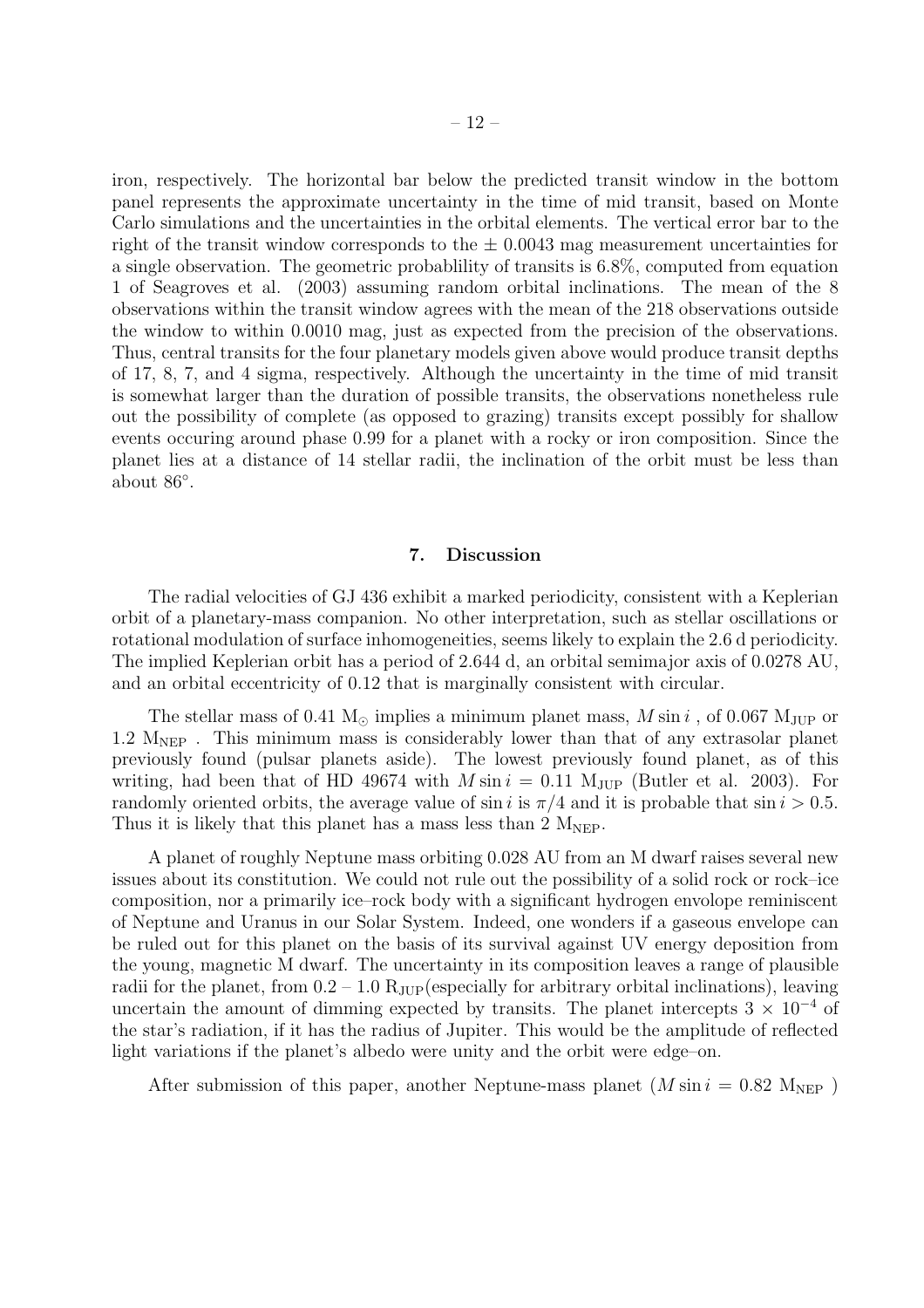emerged from Doppler measurements made by the Hobby Eberly Telescope and Lick Observatory (McArthur et al. 2004). Orbiting 55 Cancri (G8 V), this other neptune raises similar questions about its origin, migration, and composition. The existence of two planets having  $M \sin i$  near the mass of Neptune drastically reduces the already remote statistical possibility that face–on orbital inclinations explain the low values of  $M \sin i$  for them. Instead, it is likely that a population of Neptune–mass planets exists that is the extension of the rising mass function already known toward lower planetary masses.

From its  $M_V$  of 10.63 and expected bolometric correction of  $-1.9$ , the luminosity of GJ 436 is  $L = 0.025 \text{ L}_{\odot}$ . At its orbital distance of 0.028 AU, the expected surface temperature is ∼ 620 K, depending on its albedo, greenhouse effects, and uniform illumination, all of which are questionable. Most metals and refractory material remain solid at such a temperature which is similar to that on the surface of Venus. Insignificant mass loss would occur from the tail of the Maxwell–Boltzmann distribution of hydrogen. However, a detailed calculation is required to determine the mass loss from the planet due to high–energy stellar radiation from flares and the corona, especially during first billion years of enhanced magnetic activity on the star. The possibility of Roche–lobe overflow (in either direction) especially during pre–main–sequence evolution, should also be considered. Tidal coupling must be computed to determine if the planet keeps one hemisphere toward the star. If the planet were mostly solid, questions would be raised about the temperature on both the back side and on the terminator.

This star is just the second M dwarf known to harbor a planet, the first being two–planet system around GJ 876 (Marcy et al. 2001). At a distance of 10.2 pc, GJ 436 is a prime target for the Space Interferometry Mission (SIM) to detect the astrometric wobble and place limits on  $\sin i$  and hence the planet mass. Coronagraphic imaging missions from the ground and space should attempt to image planets residing farther from this star, especially because of the velocity trend that seems to be preferred in our model.

We find that giant planets are rare among M dwarfs. Among the 150 M dwarfs in our Keck survey, this star is only the second found to have a planet despite three years of surveying them with high Doppler precision of 3 m s<sup>-1</sup>. The low mass of this new planet highlights our ability to detect planets of somewhat higher mass,  $0.3 M_{\text{JUP}}$  or greater within 1 AU  $(P < 1.5$  yr) during which time at least two orbits would have transpired. However, only one M dwarf has revealed such a jupiter–sized planet around an M dwarf. Thus, the occurrence rate of Jupiter–mass planets within 1 AU of M dwarfs appears to be  $1/150 \approx 0.7\%$ . In contrast, among our 1180 FGK stars surveyed at the Lick, Keck, and AAT telescopes, 41 have a planet within 1 AU. Thus, for nearby FGK stars, the occurrence rate of jupiter–mass planets  $(0.5 < M < 13$  M<sub>JUP</sub>) within 1 AU is 3.5% (Marcy et al. 2004a). Thus, the occurrence of jupiters orbiting near M dwarfs appears to be a factor of ∼ 5 below that of solar–mass stars.

This paucity of giant planets around M dwarfs is consistent with, but not required by, the planet–formation models of Levison, Lissauer, & Duncan (1998) and of Alibert, Mordasini, & Benz (2004). Lower mass protoplanetary disks around M dwarfs may have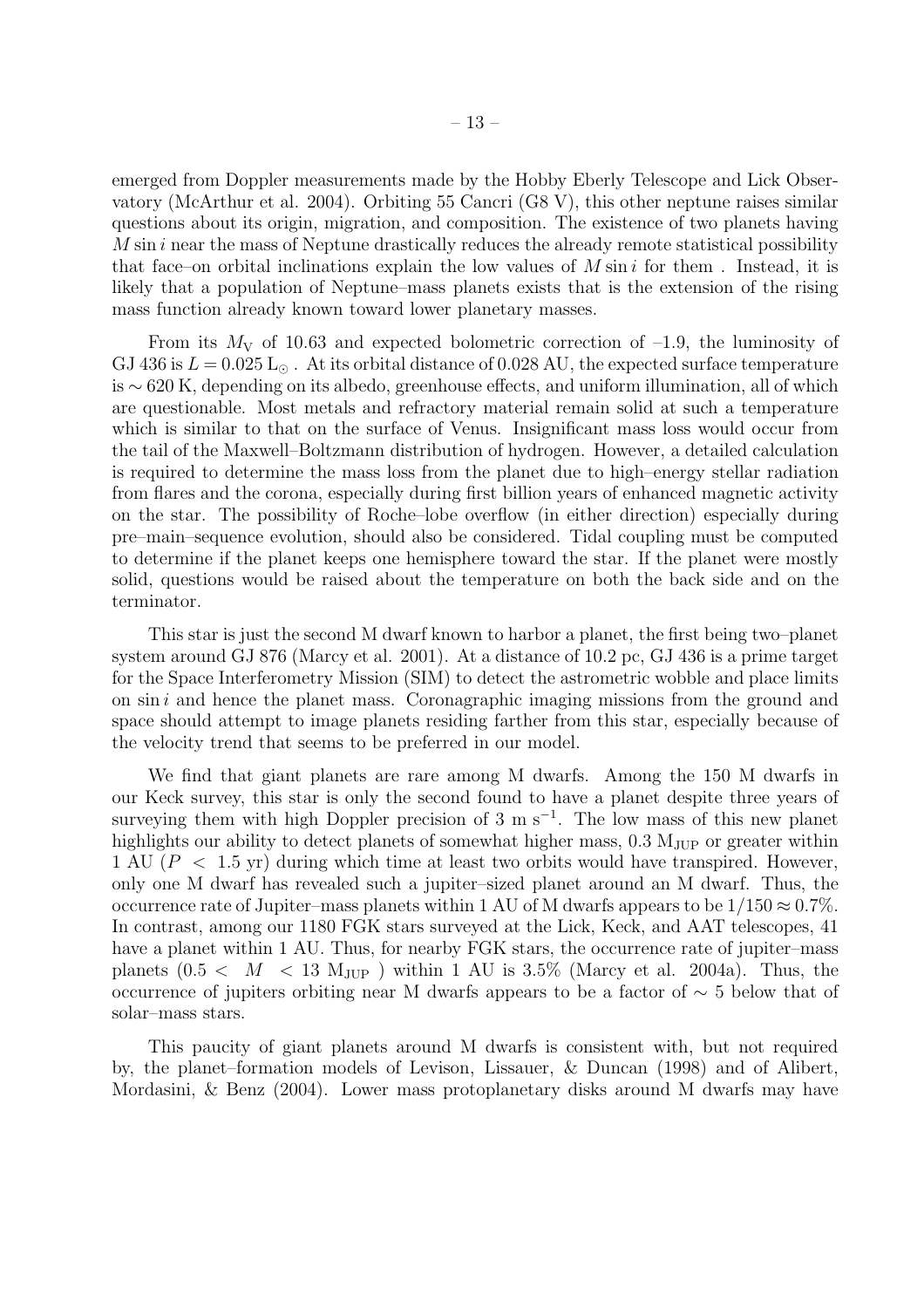been important in slowing the accretion rate, yielding lower–mass planets (Laughlin et al. 2004). Indeed, the formation of Neptune in our Solar System is not well understood and may have been influenced by the low surface mass density in the outer Solar nebula (Lissauer et al. 1995; Bryden, Lin, & Ida 2000; Thommes, Duncan, & Levison 2002). Thus, it appears that the occurrence of jupiters is a function of stellar mass. Stars more massive than the Sun may harbor Jupiter-mass planets in greater numbers and masses than found so far around Solar–type stars.

We thank John Johnson, and Chris McCarthy for help with the observations and analysis, and we thank Eugene Chiang and Peter Bodenheimer for valuable conversations. We gratefully acknowledge the superb dedication and support of the Keck Observatory staff. We appreciate support by NASA grant NAG5-75005 and by NSF grant AST-0307493 (to SSV); support by NSF grant AST-9988087, by NASA grant NAG5-12182 and travel support from the Carnegie Institution of Washington (to RPB). GWH acknowledges support from NASA grant NCC5-511 and NSF grant HRD-9706268. JJL acknowledges support from NASA's Solar Systems Origins grant 188-07-1L. We are also grateful for support by Sun Microsystems. We thank NASA and the University of California for allocations of Keck telescope time toward the planet search around M dwarfs. This research has made use of the Simbad database, operated at CDS, Strasbourg, France. Finally, the authors wish to extend thanks to those of Hawaiian ancestry on whose sacred mountain of Mauna Kea we are privileged to be guests. Without their generous hospitality, the Keck observations presented herein would not have been possible.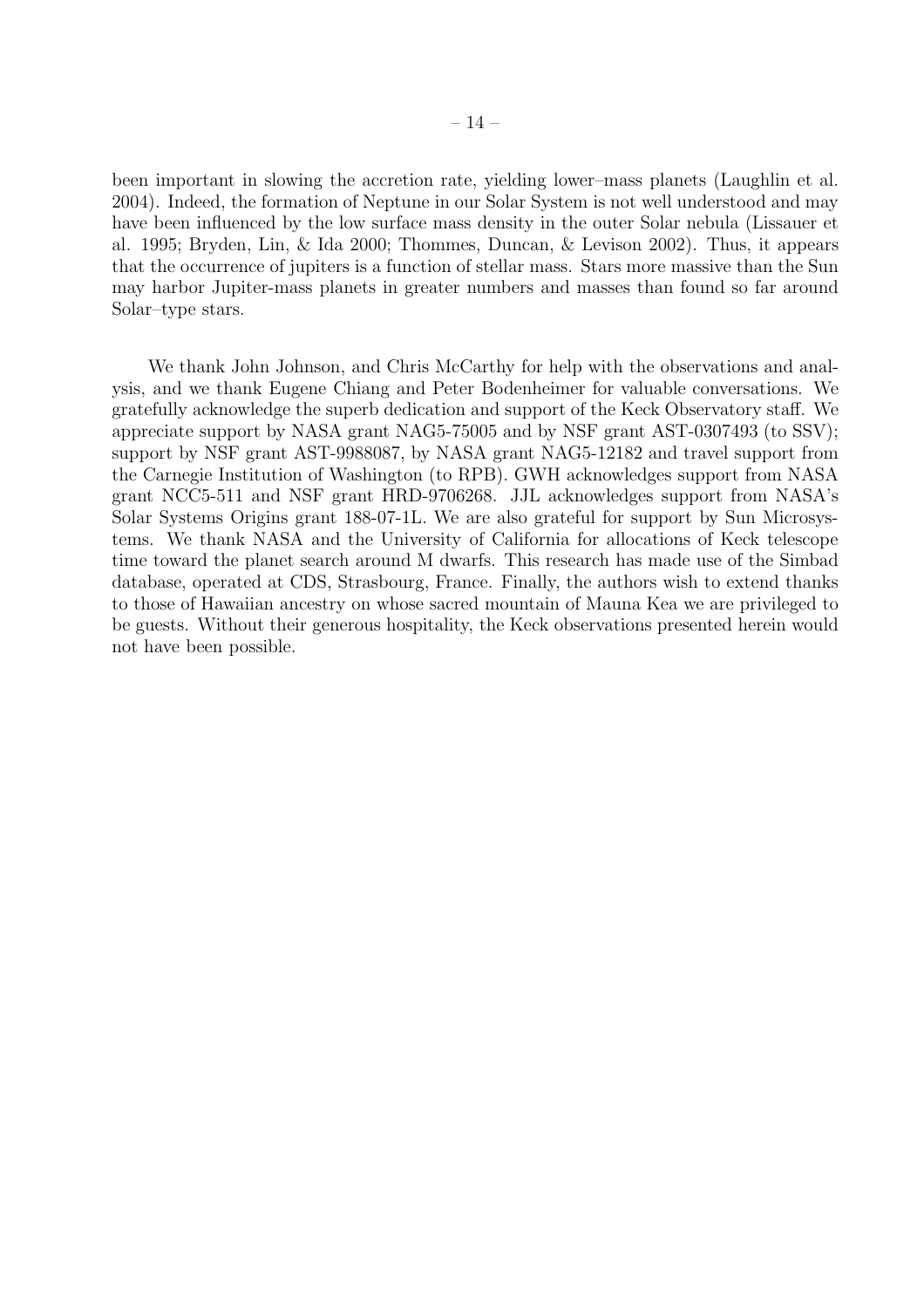# **REFERENCES**

- Alibert, Y., Mordisini, C. & Benz,W. 2004, A&A, 417, L25
- Baliunas, S. L., et al. 1995, ApJ, 438, 269
- Baraffe, I., Chabrier, G., Allard, F., Hauschildt, P. H. 1998, A&A, 337, 403
- Benedict, G. F., McArthur, B. E., Franz, O. G., Wasserman, L. H., Henry, T. J., Takato, T., Strateva, I. V., Crawford, J. L., Ianna, P. A., McCarthy, D. W., Nelan, E., Jefferys, W. H., van Altena, W., Shelus, P. J., Hemenway, P. D, Duncombe, R. L., Story, D., Whipple, A. L., Bradley, A. J., Fredrick, L. W. 2001, AJ, 121, 1607
- Bevington, P.& Robinson, K. D. 2002, "Data Reduction and Error Analysis for the Physical Sciences", McGraw–Hill Education
- Chabrier, G & Baraffe, I. 2000, ARA&A, 38, 337
- Bryden, G., Lin, D. N. C. & Ida , S. 2000, ApJ, 544, 481
- Butler, R. P., Marcy, G. W., Williams, E., McCarthy, C., Dosanjh, P., & Vogt, S. S. 1996, PASP, 108, 500
- Butler, R. P., Marcy, G. W., Vogt, S. S., Tinney, C. G., Jones, H. R. A., McCarthy, C., Penny, A. J., Apps, K., Carter, B. D., 2002 ApJ, 578, 565
- Butler, R. P., Marcy, G. W., Vogt, S. S., Fischer, D. A., Henry, G. W., Laughlin, G. P., Wright, J. T. 2003, ApJ, 582, 455
- Carney, B. W., Latham, D. W. & Laird, J. B. 1990, AJ, 99, 572
- Chen, G. H. & Marcy, G. W. 1992, ApJ, 390, 550
- Cumming, A. 2004, MNRAS, submitted.
- Delfosse, X., Forveille, T., Ségransan, D., Beuzit, J.-L., Udry, S., Perrier, C., Mayor, M. 2000, A&A, 364, 217
- Eaton, J. A., Henry, G. W., & Fekel, F. C. 2003, in The Future of Small Telescopes in the New Millennium, Volume II - The Telescopes We Use, ed. T. D. Oswalt (Dordrecht: Kluwer), 189
- Endl, M., Cochran, W. D., Tull, R. G. & MacQueen, P. J. 2003, AJ, 126, 3099
- ESA 1997, The Hipparcos and Tycho Catalogs, ESA-SP 1200
- Fischer, D. A., Butler, R. P., Marcy, G. W., Vogt, S. S., & Henry, G. W. 2003, ApJ, 590, 1081
- Ford, E. B. 2004, ApJ in press
- Gilliland, R. L., & Baliunas, S. L. 1987 ApJ, 314, 766
- Henry, G. W. 1999, PASP, 111, 845
- Henry, G. W., Baliunas, S. L., Donahue, R. A., Fekel, F. C., & Soon, W. 2000a, ApJ, 531, 415
- Henry, G. W., Marcy, G. W., Butler, R. P., & Vogt, S. S. 2000b, ApJ, 529, L41
- Henry, T. J. & McCarthy, D. W., Jr. 1993, AJ, 106, 773
- Jorissen, A., Mayor, M., & Udry, S. 2001, A&A, 379, 992
- Kürster, M., Endl, M., Rouesnel, F., Els, S., Kaufer, A., Brillant, S., Hatzes, A. P., Saar, S. H.& Cochran, W. D., 2003, A&A, 403, 1077.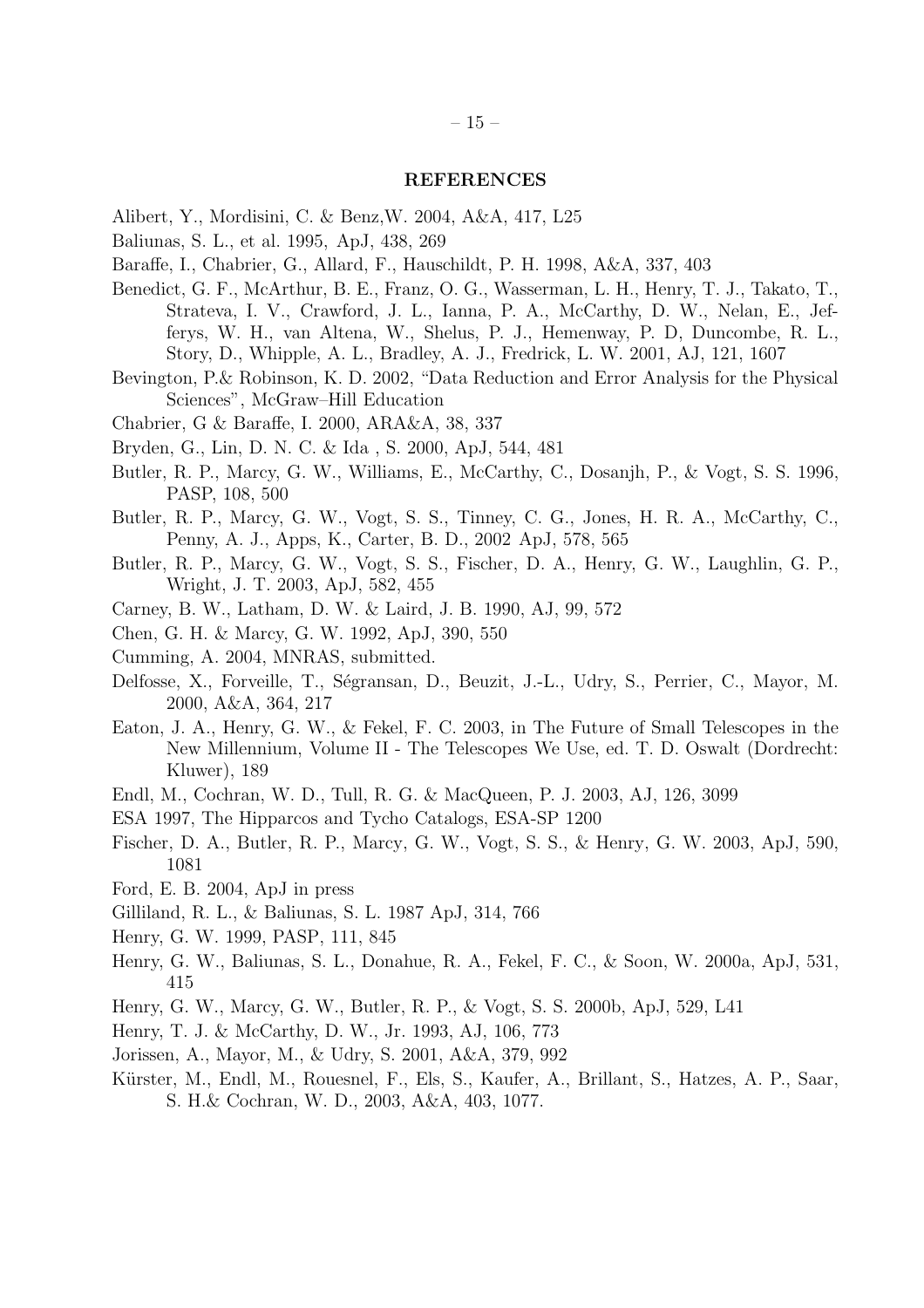- Laughlin, G. P., Bodenheimer, P., Adams, F 2004, submitted to Nature, "Core–Accretion Model Predicts Few Jovian Planets Orbiting Red Dwarfs"
- Leggett, S.K. 1992, ApJS, 82, 351.
- Levison, H., Lissauer, J. J. & Duncan, M. J. 1998, AJ, 116, 1998
- Lissauer, J.J., 1995. Urey Prize Lecture: On the Diversity of Plausible Planetary Systems. Icarus 114, 217.
- Lissauer, J.J., J.B. Pollack, G.W. Wetherill, and D.J. Stevenson 1995. Formation of the Neptune System. Neptune and Triton, D.P. Cruikshank, ed. (Tucson: University of Arizona Press), 37-108.
- Marcy, G. W., & Butler, R. P. 1992, PASP, 104, 270
- Marcy, G. W., & Butler, R. P. 2000, PASP, 112, 137
- Marcy, G. W., Butler, R. P., & Vogt, S. S. 2000, ApJ, 536, L43–L46
- Marcy, G. W., Butler, R. P., Fischer, D. A., Vogt, S. S., Lissauer, J. J., Rivera, E. J. 2001, ApJ, 556, 296
- Marcy, G. W., Butler, R. P., Fischer, D. A., Laughlin, G., Vogt, S. S., Henry, G. W., & Pourbaix, D. 2002, ApJ, 581, 1375
- Marcy, G. W., Butler, R. P., Fischer, D. A., & Vogt, S. S. 2004a, to appear in ASP Conf. Ser. 3xx: Extrasolar Planets, Today and Tomorrow", Ed. J.P. Beaulieu, A. Lecavelier & C.Terquem.
- Marcy, G. W., Butler, R. P., Vogt, S. S.,Fischer, D. A., Henry, G. W., Laughlin, G., Wright, Jason, T., Johnson, J 2004b, Submitted to ApJ, "Six New Extrasolar Planets".
- Mayor, M., & Santos, N. C. 2003, In Astronomy, Cosmology and Fundamental Physics, p. 359
- McArthur, B. E., Endl, M., Cochran, W. D., Benedict, G. F., Fischer, D.A., Marcy, G. W., Butler, R. Paul, Naef, D., Mayor, M., Queloz, D., Udry, S. & Harrison, T. E. 2004, Submitted to ApJ Letters.
- Paulson, D. B., Saar, S. H., Cochran, W. D., & Henry, G. W. 2004, ApJ, 127, 1644
- Pepe, F., Mayor, M., Galland, F., Naef, D., Queloz, D., Santos, N. C., Udry, S., Burnet, M. 2002, A&A, 388, 632
- Queloz, D., Henry, G. W., Sivan, J. P., Baliunas, S. L., Beuzit, J. L., Donahue, R. A., Mayor, M., Naef, D., Perrier, C., & Udry, S. 2001, A&A, 379, 279
- Reid, I. N., Hawley, S. L., Gizis, J. E. 1995, AJ, 110,1838.
- Seagroves, S., Harker, J., Laughlin, G., Lacy, J., & Castellano, T. 2003, PASP, 115, 1355
- Siess, L., Dufour, E., Forestini, M. 2000, A&A, 358, 593
- Thommes, E. W., Duncan, M. J., Levison, H. F. 2002, AJ, 123 2862
- Tinney, C. C., Butler, R. P., Marcy, G. W., Jones, H. R. A., Penny, A. J., McCarthy, C., Carter, B., Bond, J. 2003, ApJ, 587, 423
- Valenti, J. A., Butler, R. P.,& Marcy, G. W 1995, 107, 966
- Vogt, S. S. et al. 1994. Proc. Soc. Photo-Opt. Instr. Eng., 2198, 362.
- Wright, J. T., Marcy, G. W., Butler, R. P., Vogt,S.S. 2004, ApJS, 152, 261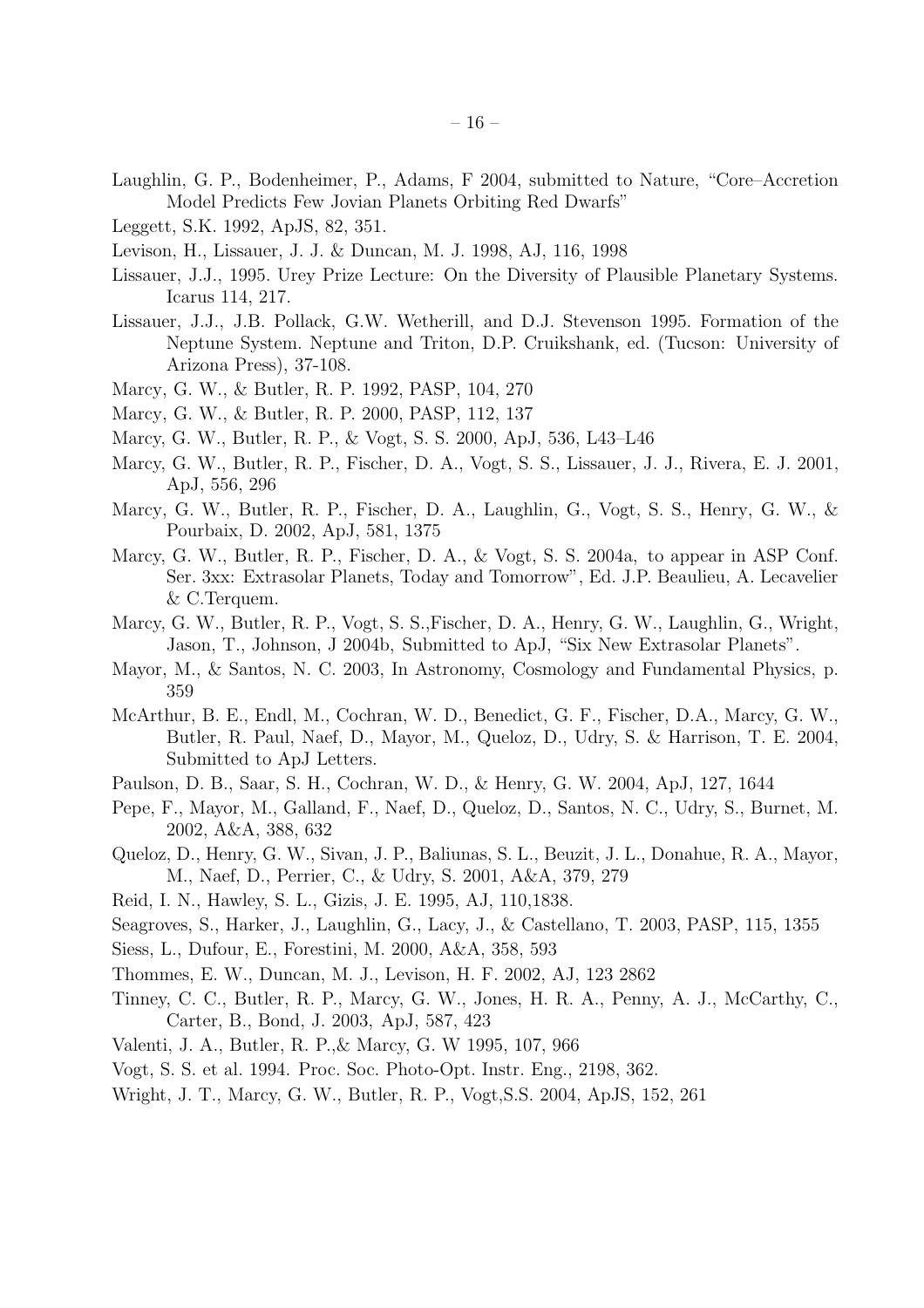This preprint was prepared with the AAS IATEX macros v5.0.  $\,$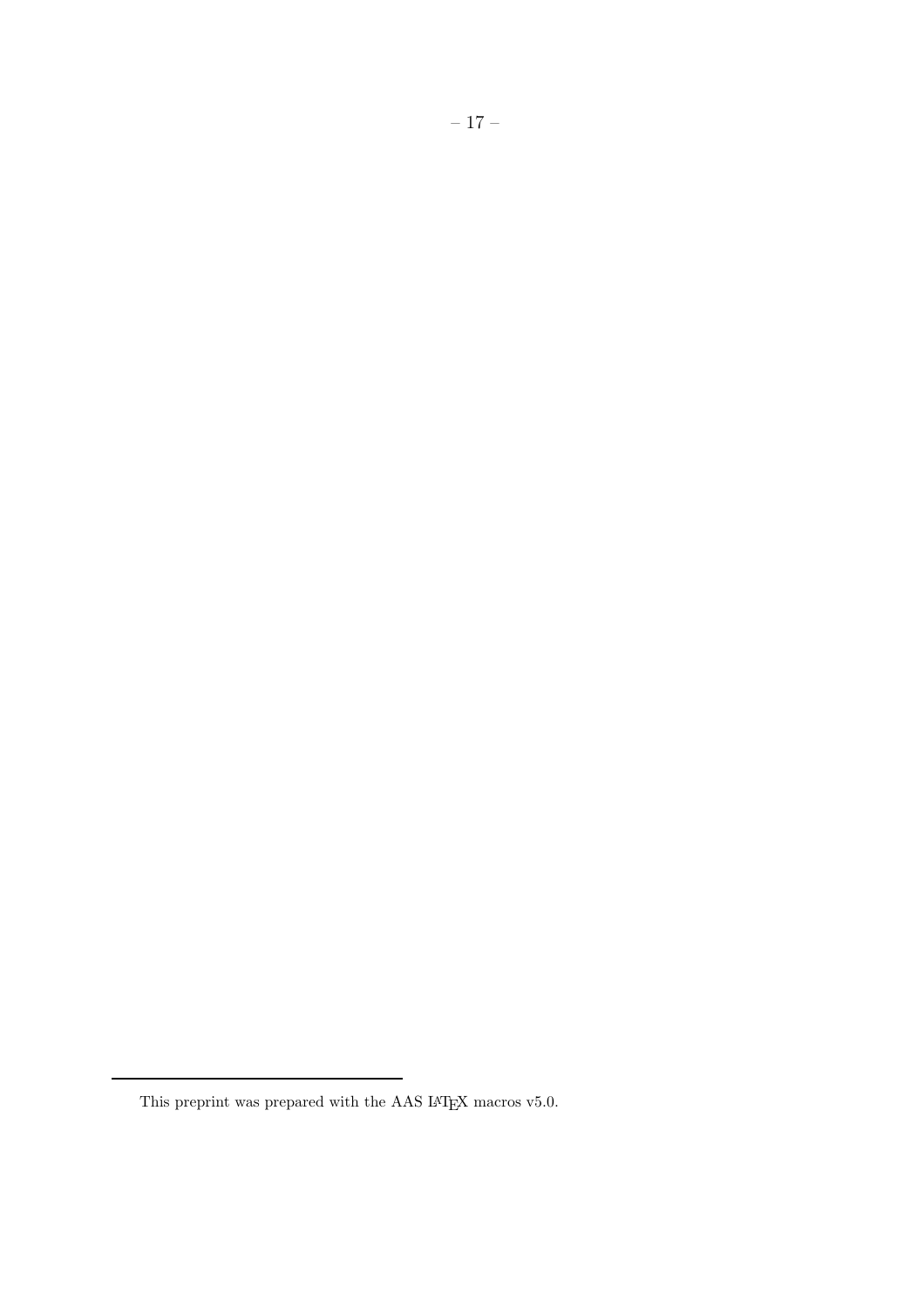

Fig. 1.— Spectra of the chromospheric Ca II K emission line for GJ 436 and four comparison M dwarfs with the similar B-V and V magnitude. The stars are plotted in the ascending order of chromospheric S value: GJ 667C (*bottom*), GJ 436, GJ 109, GJ 226, and GJ 793 (*top*). These four comparison stars have chromospheric emission that bracket that of GJ 436, rendering them good comparison stars for GJ 436.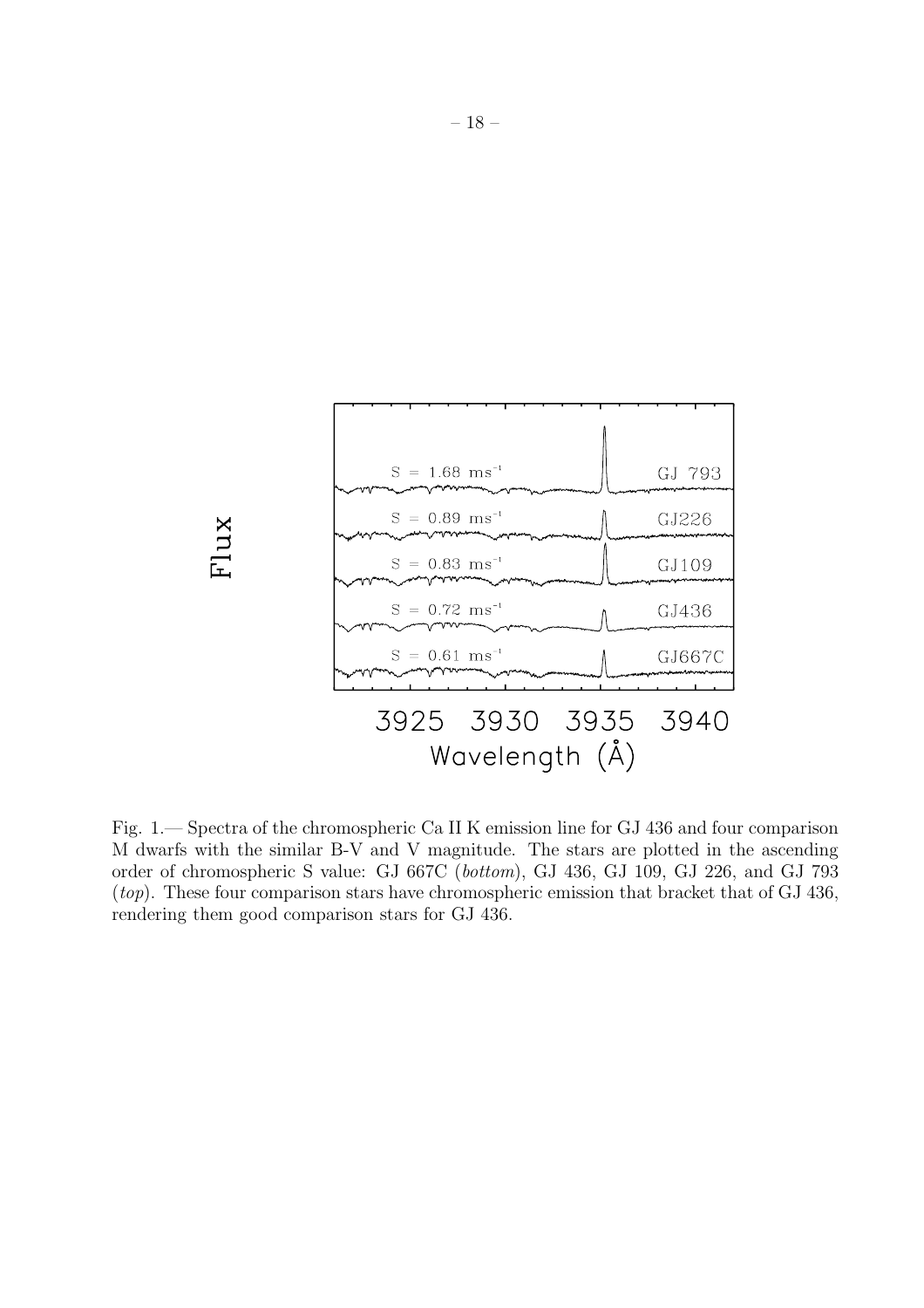

Fig. 2.— Radial velocities vs. time of the comparison M dwarfs shown in Figure 1. These M dwarfs are representative of the middle–aged M1.5 – M3 dwarfs on the program. These stars have 10+ observations over 4+ years. The observed RMS velocity scatter of these stars range from 2.32 to 4.65 m s<sup>-1</sup>, showing the combined velocity errors and photospheric jitter is  $\sim$ 5 m s<sup>-1</sup> or less, suggesting that GJ 436 will suffer similar errors.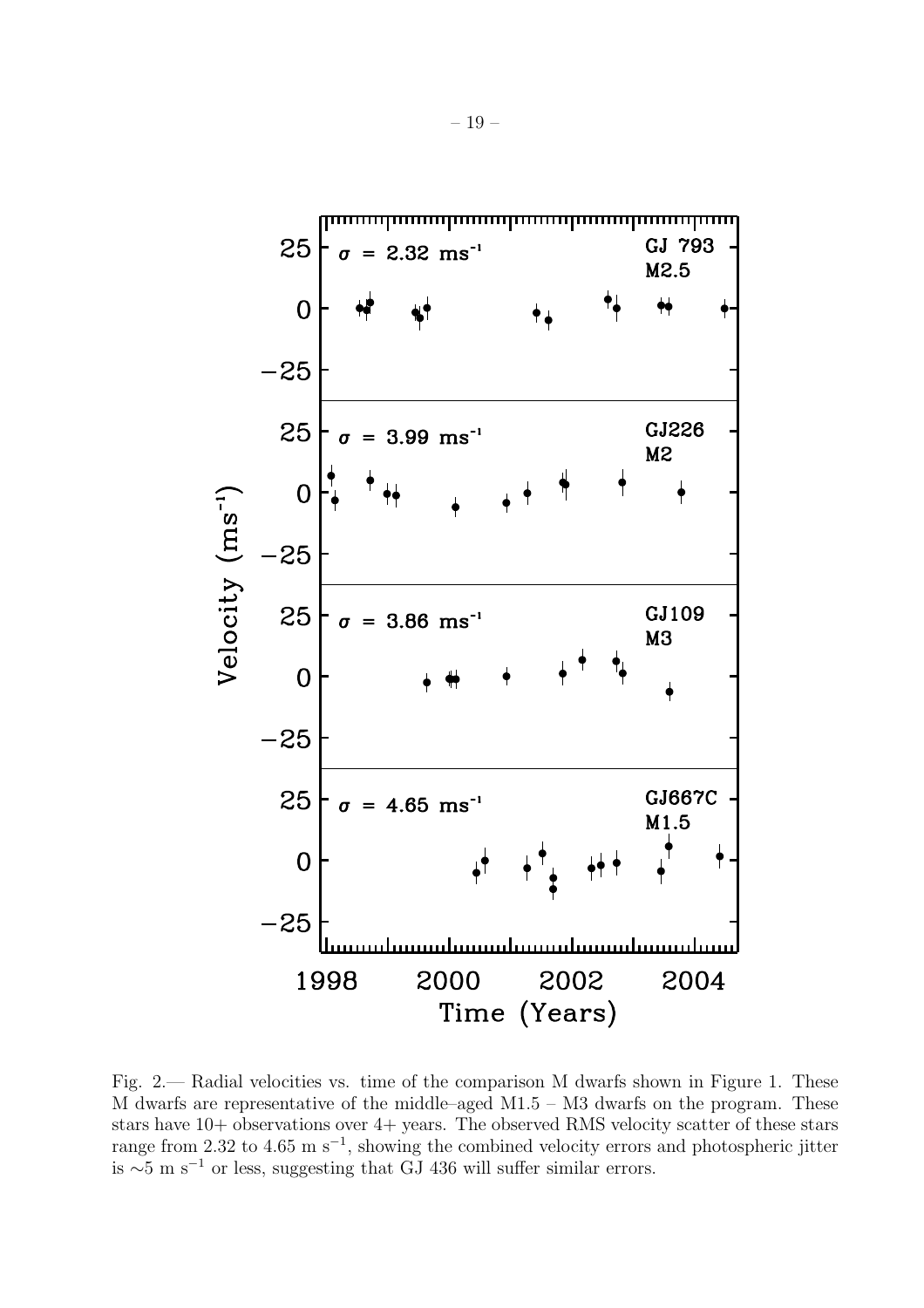

Fig. 3.— Radial velocities vs. time for GJ 436. The observed RMS velocity scatter of 13.3  $m s^{-1}$  is larger than both the median of the internal errors, 4.7 m s<sup>-1</sup>, and the expected RMS (5ms−<sup>1</sup> ) revealed by comparison stars (Figure 2). Similarly, the expected photospheric jitter is only 3.3 m s<sup>-1</sup>. The value of  $\sqrt{\chi_{\nu}^2} = 2.57$ , for which the probability of occurrence by chance is less than 0.1%. Thus the velocity scatter in GJ 436 is larger than can be understood by sources of errors and jitter. The velocity zero–point is arbitrary.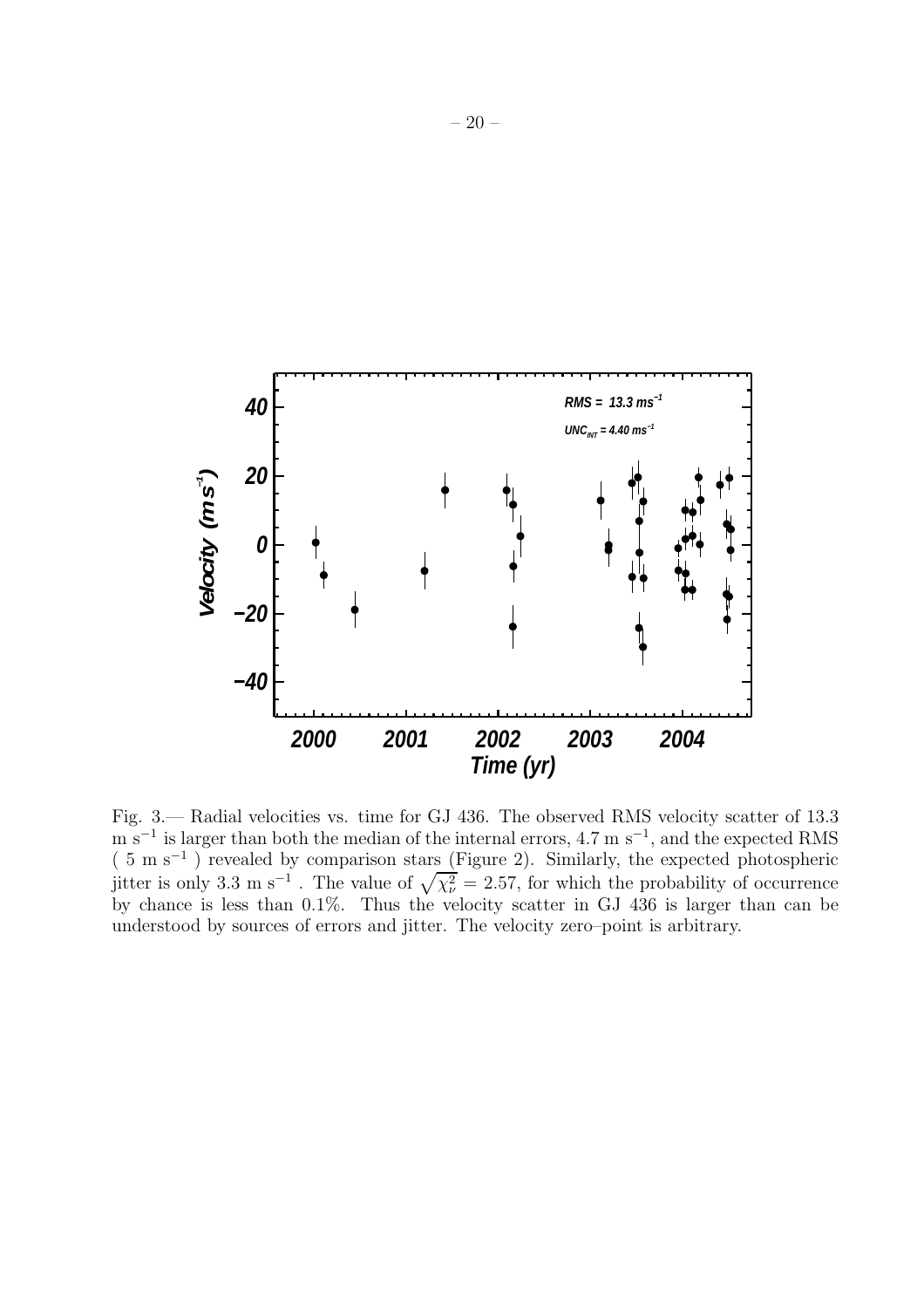

Fig. 4.— The periodogram of the Keck velocities for GJ 436, showing peak power at 2.643 d with a false alarm probability,  $FAP < 0.1\%$ . The multiple dots near the highest peak show the sampling that resolves the peak. The neighboring peaks are aliases of the 2.64 d period.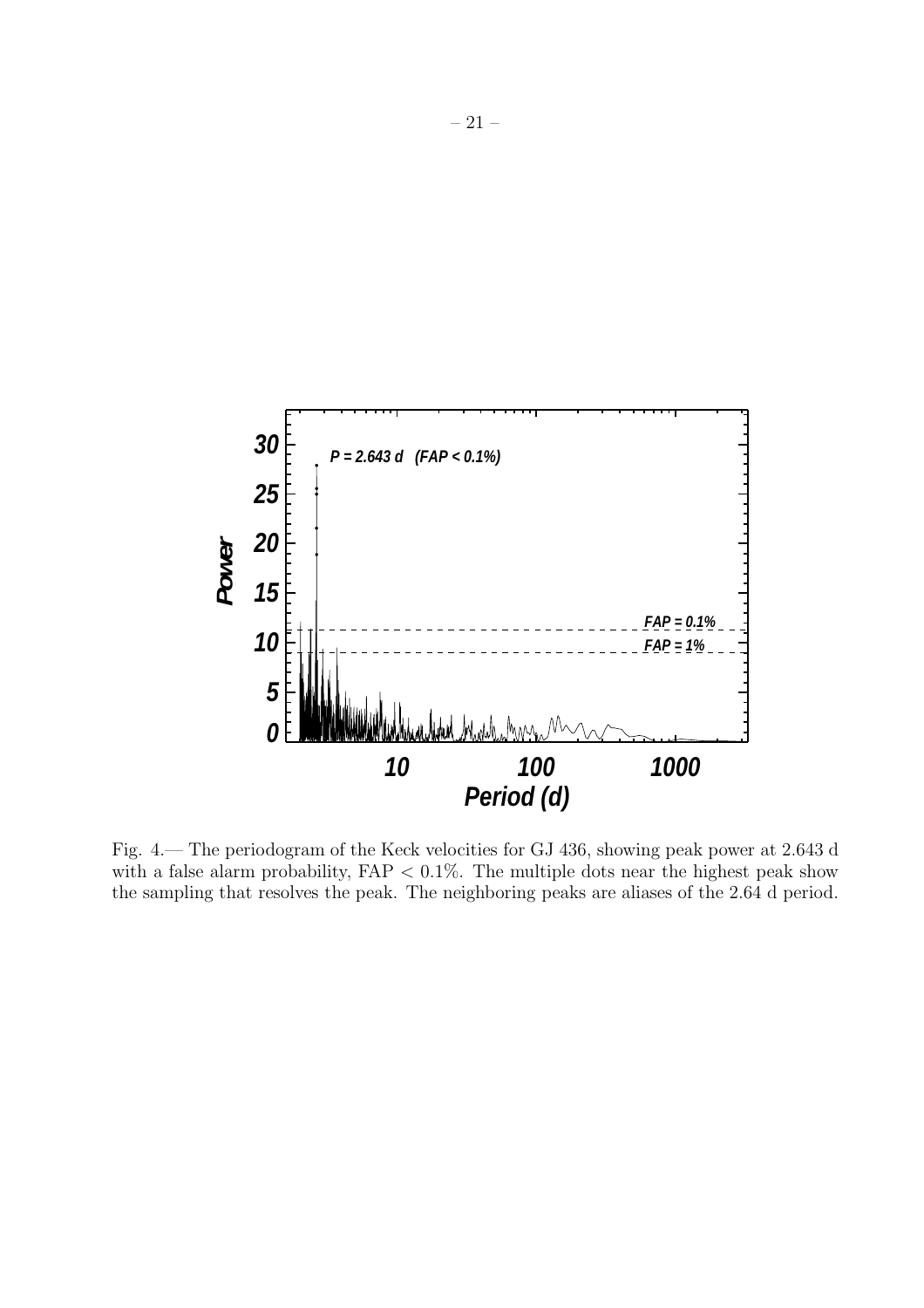

Fig. 5.— Measured velocities vs. orbital phase for GJ 436 (filled dots), with repeated points (outside phases 0–1) shown as open circles. The dotted line is the radial velocity curve from the best–fit orbital solution,  $P = 2.644$  d,  $e = 0.12$ ,  $M \sin i = 0.067$  M<sub>JUP</sub>. The RMS of the residuals to this fit is 5.26 m s<sup>-1</sup> with a reduced  $\sqrt{\chi_{\nu}^2} = 1.00$ . The error bars show the quadrature sum of the internal errors (median 5.2 m s<sup>-1</sup>) and jitter  $(3.3 \text{ m s}^{-1})$ . A linear velocity trend is found to be  $2.7 \text{ m s}^{-1}$  per year.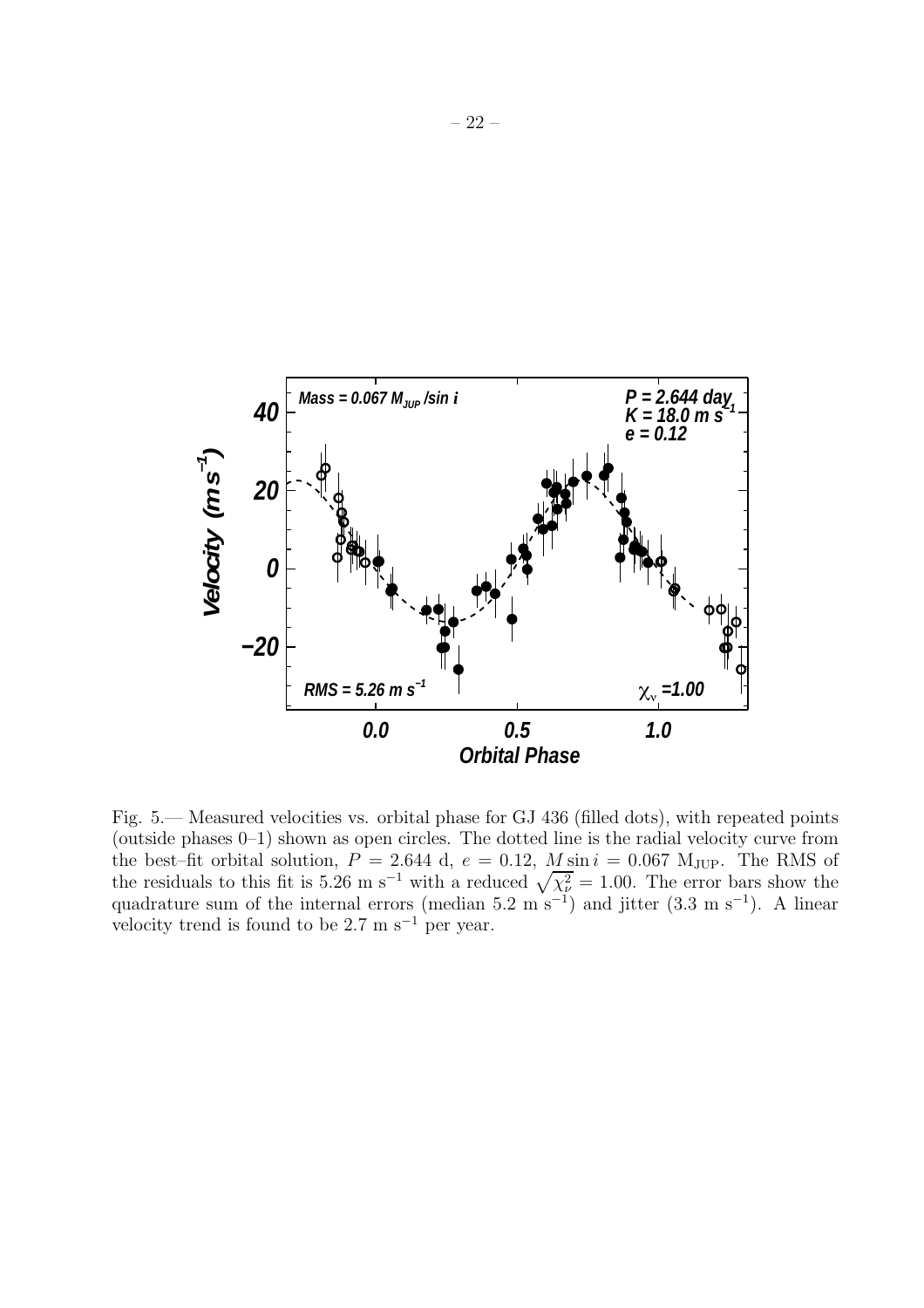

Fig. 6.— Circular orbit fit to GJ 436, overplotted on the measured velocities vs. orbital phase (dots, as in Figure 5). The dotted line represents the sinusoidal fit (circular orbit) and no linear velocity trend, allowing only three free parameters. This orbital fit gives  $P =$ 2.644 d,  $e = 0.0$  (forced),  $K=14.0 \text{ m s}^{-1}$ ,  $M \sin i = 0.052 \text{ M}_{\text{JUP}}$ . The RMS of the residuals is 6.8 m s<sup>-1</sup> with a reduced  $\sqrt{\chi_{\nu}^2} = 1.25$ , indicating a somewhat poorer fit than for a full Keplerian fit with a floating eccentricity and linear velocity trend (Fig 5). The weights and error bars reflect the quadrature sum of the internal errors (median 5.2 m s<sup>-1</sup>) and jitter  $(3.3 \text{ m s}^{-1})$ .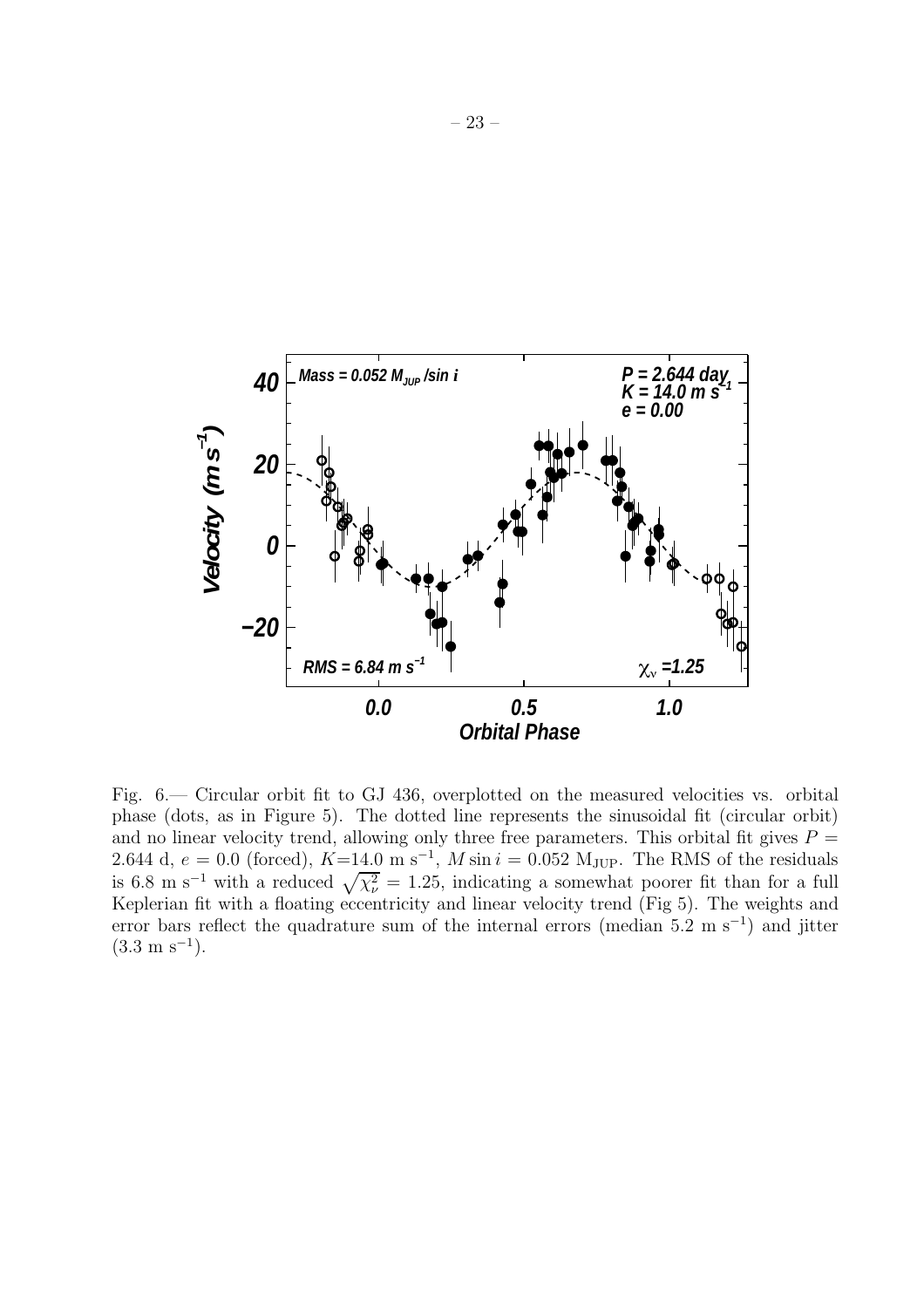

Fig. 7.— Histogram of  $\sqrt{\chi_{\nu}^2}$  from Keplerian fits to 1000 sets of scrambled velocities (filled area). The histogram shows the probability distribution of  $\chi_{\nu}$  from Keplerian fits that would occur if the velocities were merely uncorrelated noise. The distribution peaks at  $\chi_{\nu} = 2.1$ with a FWHM of 0.3. For comparison, the best–fit orbit to the original velocities gives  $\sqrt{\chi_{\nu}^2}$  $= 1.00$  (vertical dashed line), which is lower than all 1000 trials. The FAP is apparently much less than 0.1%, in agreement with the F–test that yields  $FAP < 0.1\%$ .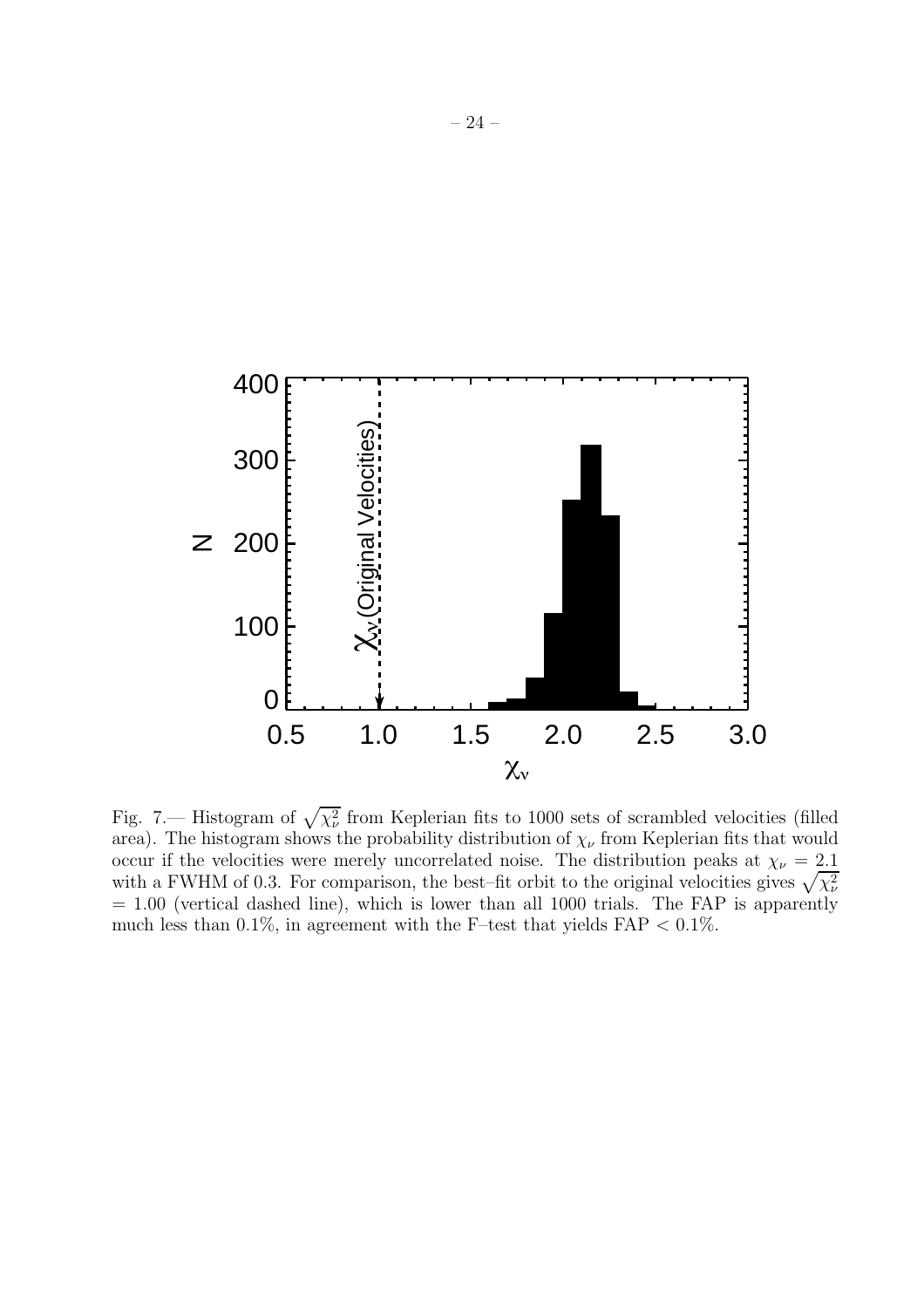

Fig. 8.— Strömgren  $(b + y)/2$  photometric observations of GJ 436 acquired with the T12 0.8 m APT at Fairborn Observatory phased to the Doppler perioditiy of 2.644 days (top). In particular, the star is constant on the radial velocity period to a limit of 0.0004 mag or better, supporting the planetary interpretation of the radial velocity variations. Predicted transit depths are shown (bottom) for various planetary compositions (see text), but are ruled out by the observations.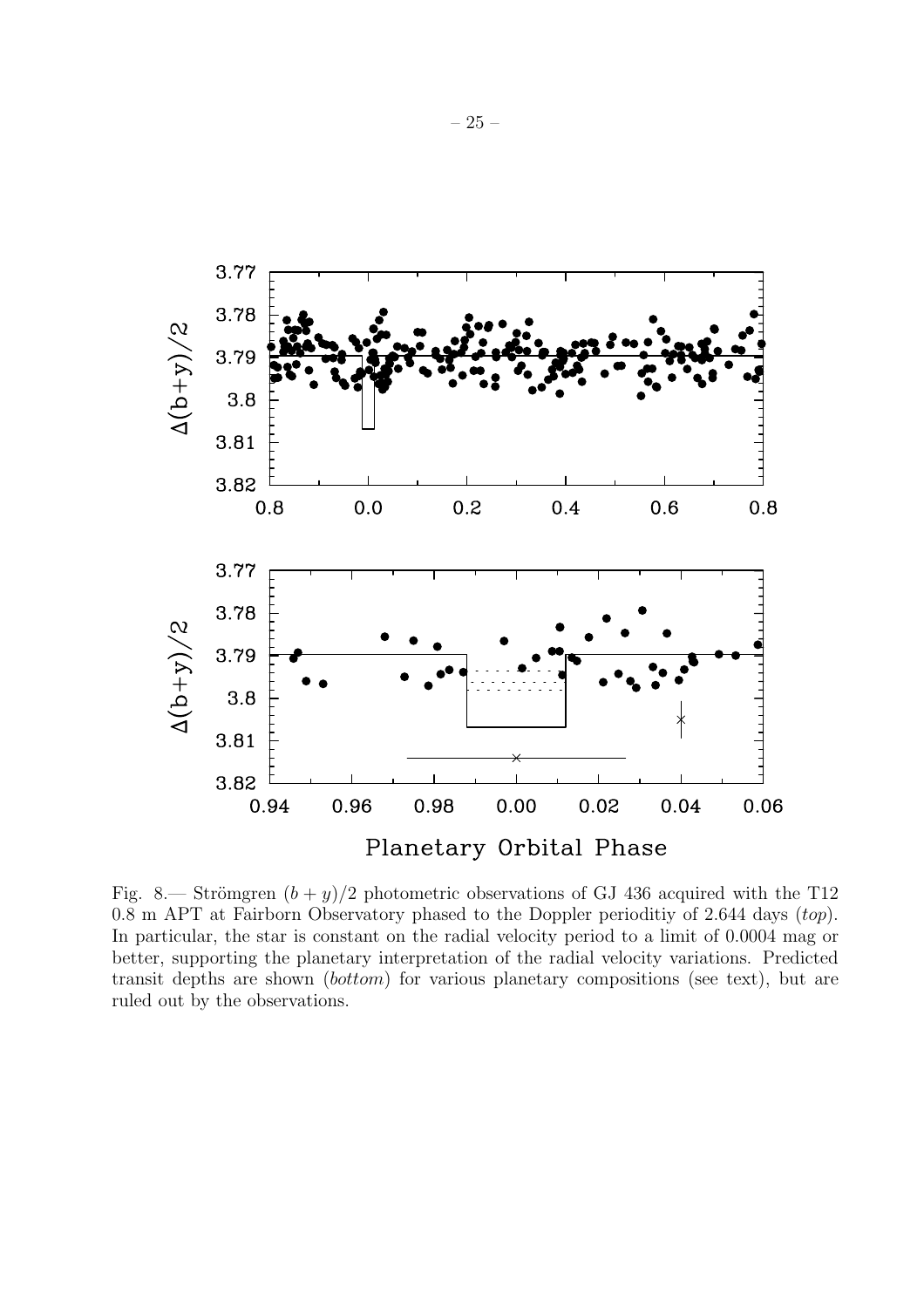Table 1. Radial Velocities for GJ 436

| JD         | RV                               | Unc.                             |
|------------|----------------------------------|----------------------------------|
| $-2440000$ | $(m s^{-1})$<br>$\left( \right)$ | $(m s^{-1})$<br>$\left( \right)$ |
| 11552.077  | 0.66                             | 4.8                              |
| 11583.948  | $-8.83$                          | 3.9                              |
| 11706.865  | $-18.91$                         | 5.3                              |
| 11983.015  | $-7.59$                          | 5.5                              |
| 12064.871  | 15.90                            | 5.2                              |
| 12308.084  | 15.87                            | 4.8                              |
| 12333.038  | $-23.82$                         | 6.3                              |
| 12334.054  | 11.69                            | 5.0                              |
| 12334.935  | $-6.25$                          | 4.7                              |
| 12363.039  | 2.53                             | 6.2                              |
| 12681.057  | 12.90                            | 5.5                              |
| 12711.898  | $-1.56$                          | 4.8                              |
| 12712.902  | $-0.07$                          | 4.9                              |
| 12804.878  | 17.96                            | 4.9                              |
| 12805.829  | $-9.33$                          | 4.6                              |
| 12828.800  | 19.64                            | 5.0                              |
| 12832.758  | $-24.20$                         | 4.6                              |
| 12833.763  | 6.93                             | 5.0                              |
| 12834.779  | $-2.30$                          | 6.1                              |
| 12848.752  | $-29.74$                         | 5.3                              |
| 12849.762  | 12.63                            | 4.0                              |
| 12850.763  | $-9.72$                          | 4.0                              |
| 12988.146  | $-0.99$                          | 2.5                              |
| 12989.146  | $-7.45$                          | 3.3                              |
| 13015.142  | $-13.08$                         | 3.3                              |
| 13016.072  | 10.08                            | 3.3                              |
| 13017.046  | 1.68                             | 3.4                              |
| 13018.142  | $-8.34$                          | 3.8                              |
| 13044.113  | $-13.10$                         | 3.0                              |
| 13045.018  | $2.62\,$                         | 3.1                              |
| 13045.984  | 9.47                             | 2.9                              |
| 13069.032  | 19.63                            | 3.0                              |
| 13073.992  | 0.12                             | 3.7                              |
| 13077.066  | 13.02                            | 4.4                              |
| 13153.817  | 17.44                            | 4.1                              |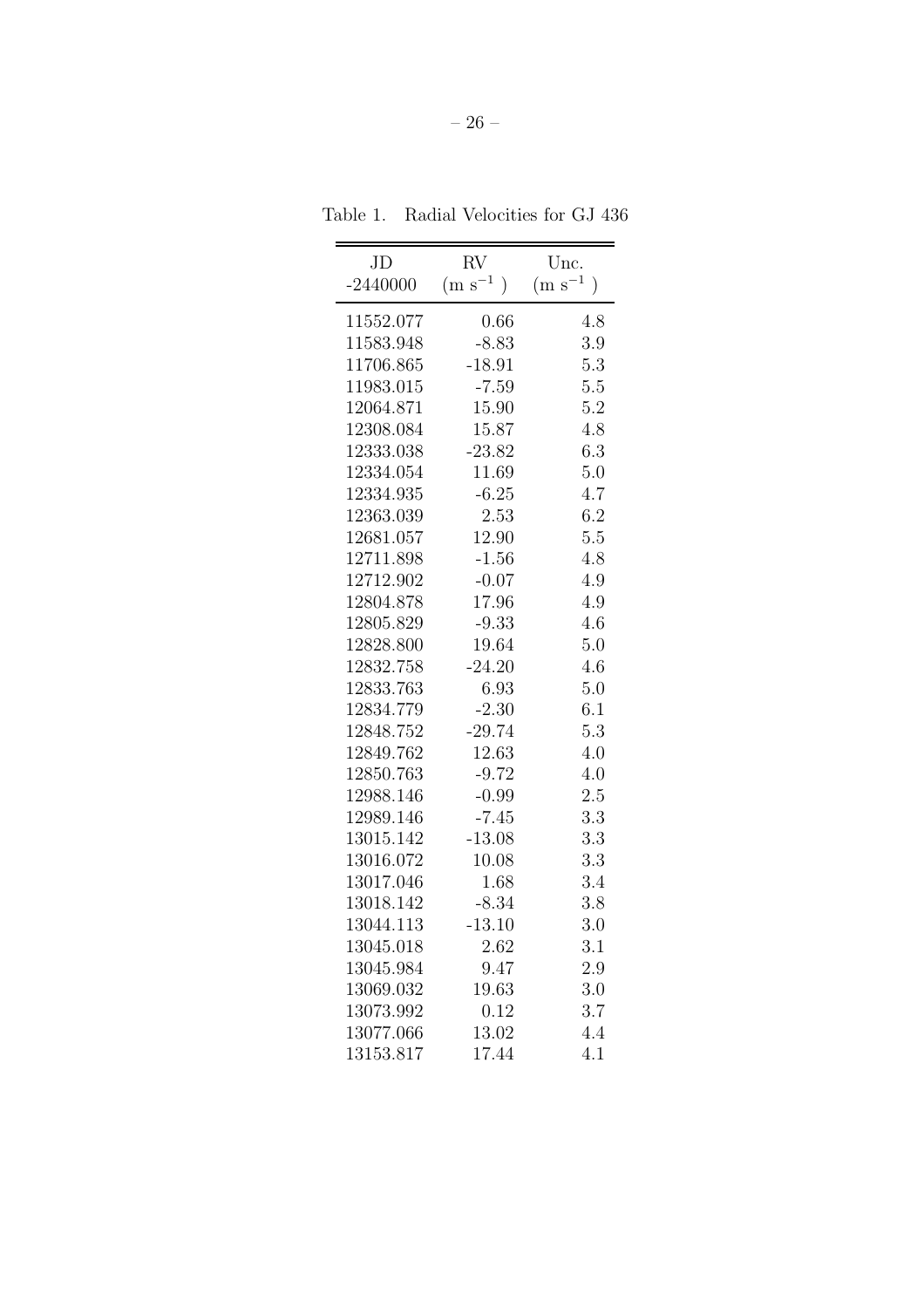JD RV Unc.<br>-2440000  $(m s^{-1})$   $(m s^{-1})$  $\frac{1}{2}$ (m s<sup>−1</sup>)  $\begin{array}{cccc} 13179.759 & \quad -14.38 & \quad & 4.8 \\ 13180.803 & \quad & 6.02 & \quad & 4.4 \end{array}$  $\begin{array}{cccc} 13180.803 & \hspace{1.5mm} 6.02 & \hspace{1.5mm} 4.4 \\ 13181.746 & \hspace{1.5mm} -21.72 & \hspace{1.5mm} 4.3 \end{array}$  $\begin{array}{cccc} 13181.746 & \quad -21.72 & \quad & 4.3 \\ 13189.787 & \quad & -15.07 & \quad & 3.4 \end{array}$  $\begin{array}{cccc} 13189.787 & \quad -15.07 & \quad & 3.4 \\ 13190.754 & \quad & 19.48 & \quad & 3.4 \end{array}$  $13190.754$  $\begin{array}{cccc} 13195.767 & \hspace{1.5mm} \textbf{-1.53} & \hspace{1.5mm} 3.3 \\ 13196.772 & \hspace{1.5mm} 4.50 & \hspace{1.5mm} 4.2 \end{array}$  $13196.772$ 

Table 1—Continued